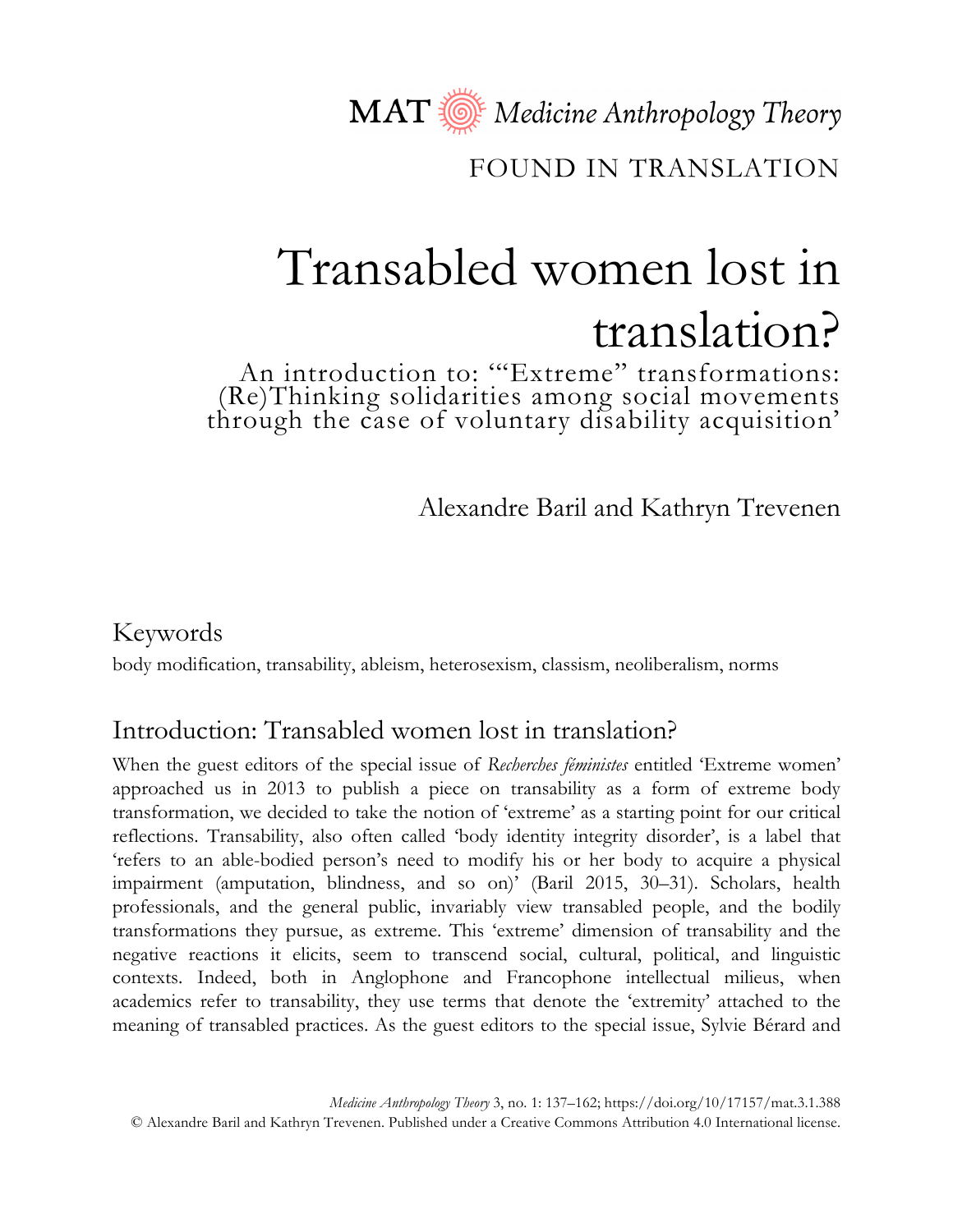Andrea Zanin (2014, 4), wrote in their introduction, 'voluntary mutilations leading to a mild or severe disability constitute the last limit [to cross], the most strange and extreme, if not abnormal' (our translation). In discussions of this 'extreme' practice, people around us – at the university, in classrooms, at conferences, and at social events – ask the same question again and again, just as Bérard and Zanin (ibid.) do: 'Why would an able-bodied person want to transition from an able to a disabled state?'

In response to this question, we opened our article by asking: 'What does 'extreme' mean? How do we define what is 'extreme' and who determines these criteria? What are the power relations underlying the categorization of what constitutes 'extreme' behaviors and practices?' (Baril and Trevenen 2014a, 49). Our goal has never been to study the motives behind the desire to transition from an able body to a disabled body from a psychological perspective. Instead, we want to critically examine the negative reactions to the claims and experiences of transabled people and transability in general, to see what we can learn about dominant norms of embodiment, desirability, normality, health, gender, and sexuality. Anchored in feminist, anti-ableist, and queer perspectives, we maintain that negative reactions to transability are not only rooted in forms of ableism that target disabled people, but also in three other dominant systems: sexism, heteronormativity, and classism/neoliberalism. Negative reactions are first rooted in ableist norms that portray the able body as always preferable and superior to a disabled one. Conceptualizing transability as an 'extreme' choice, one that is made by people whose mental health is questioned, allows the compulsory able-bodiedness of everyday life (McRuer 2006) to remain hidden. Ablebodied people often invest just as much effort as their transabled counterparts in modifying their bodies to reach particular normative ideals, but this choice rests unnoticed and unmarked.

The 'transcultural' and 'translinguistic' features of the article translated here are of especial interest to us. The topic of transability is rarely discussed from a feminist, anti-ableist, trans activist, and queer perspective in English, and it has not been approached from this intersectional perspective in French. Since very little intersectional and social scientific work on transablity exists in English, we hope that this translated article will contribute to discussions of transability in the Anglophone world. Our original article in *Recherches féministes* was one of the first intersectional works on transability published in French and this absence, along with the compelling theme of 'extremity', motivated us to write this article in French. Chances to publish in French are rare in an academic world dominated by Anglophone journals, and this call for papers provided us with a theme that provoked our thinking in new directions, so we decided to write in French. In fact, there is still a relatively small amount of academic research on transability, and we believe ours is the first to address the topic (in French or English) of transabled women and the particular challenges they face. Unlike many other topics and articles related to feminist, gender, disability, and trans studies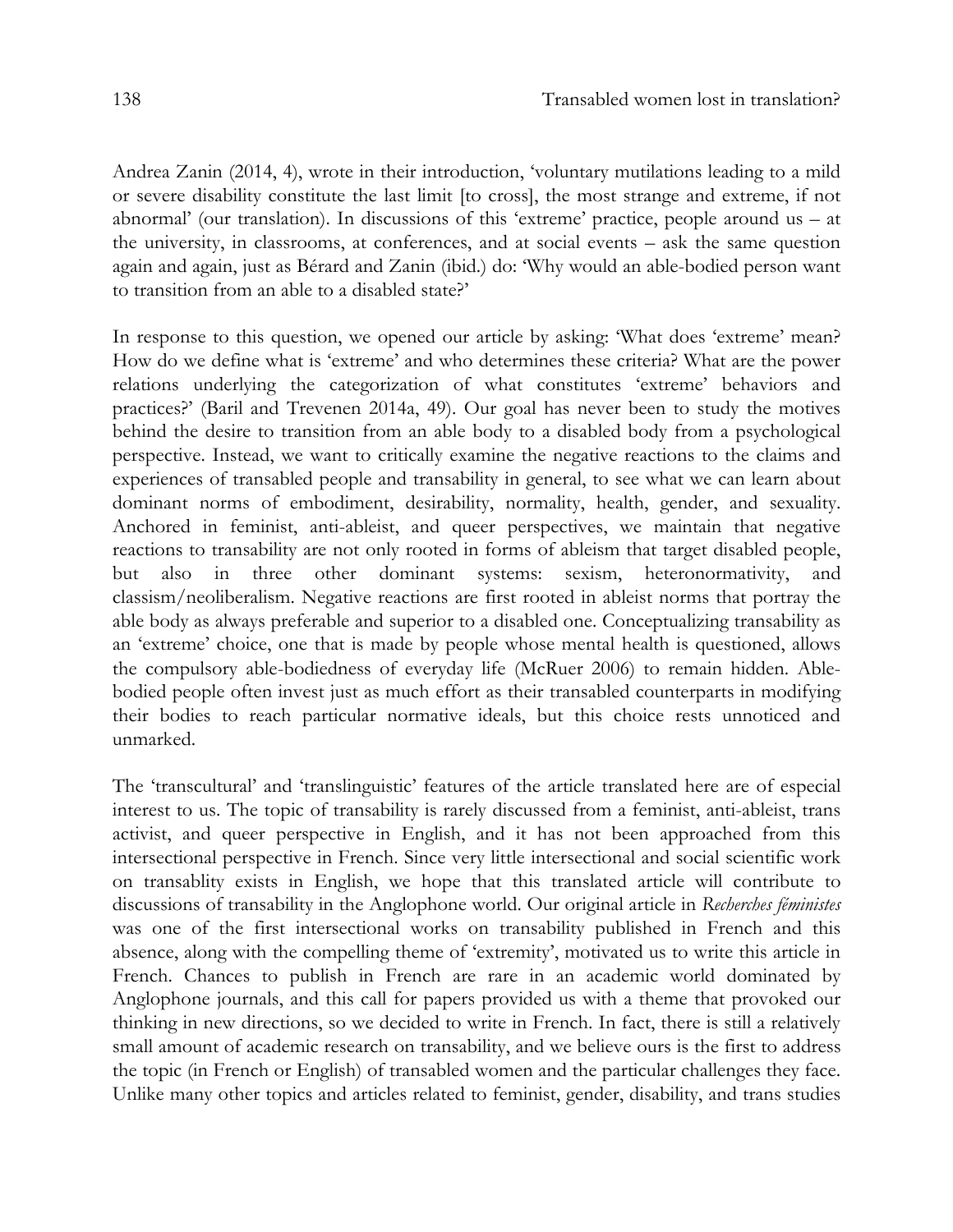that could have been 'lost in translation' in the travel from French to English because of the fast pace of change and expansion in these fields in English, we feel that this article could really be 'founded in translation', facilitating an underdeveloped research topic to travel across cultural and linguistic frontiers.

It is particularly interesting to contemplate the different receptions that this article might get in French and English. The response to the article in French has been generally positive but puzzled: the 'why' question (why would someone choose to render themselves disabled) remains the most common response to this article and we find ourselves constantly reframing our research questions to refute the validity of this question. In English, there has been an acknowledgement of the potential connections between trans studies and the topic of transability. In their directory of key words in *TSQ: Transgender Studies Quarterly,* for example, editors Susan Stryker and Paisley Currah included transability in their list.<sup>1</sup> In English, there is also arguably a 'transnormative' subject that has been created by decades of work in the field of trans studies. This transnormative subject is a subject that many transabled people look to when articulating their own claims, but it is also a subject that is presumed to be transgender or transsexual, not transabled. This transnormative subject might give transabled people a framework or language to articulate their experiences within, but it also potentially restrains or erases them. In French-language academic literature, there isn't a firmly established transnormative subject – meaning that writing in French we didn't have a 'transnorm' to work against, but we also didn't have a 'transnorm' to work with. It will therefore be very interesting to see if we get resistance (in English) to the idea that transability should be part of broader discussions of 'transness'.

In addition to political differences in the reception of the topic of transability, we are interested in the politics of translation itself. We work in a bilingual country and city, and at an officially bilingual English–French university, a rare type of institution. *Medicine Anthropology Theory's* initiative in publishing translations of articles that might have escaped the notice of English-language audiences is an exciting opportunity to help ideas and theories travel across space and linguistic barriers, nurturing inter-, cross-, and transcultural dialogues. For us, the idea of this Found in Translation section is even more exciting for the queer direction in which translation might take us. Translation is queer, both in the sense of translating something 'strange' or 'unusual' and in its potential for challenging linguistic and

<sup>1</sup> Susan Stryker and Paisley Currah (2014), in the first issue of *TSQ: Transgender Studies Quarterly*, included the term 'transability' in the keywords list.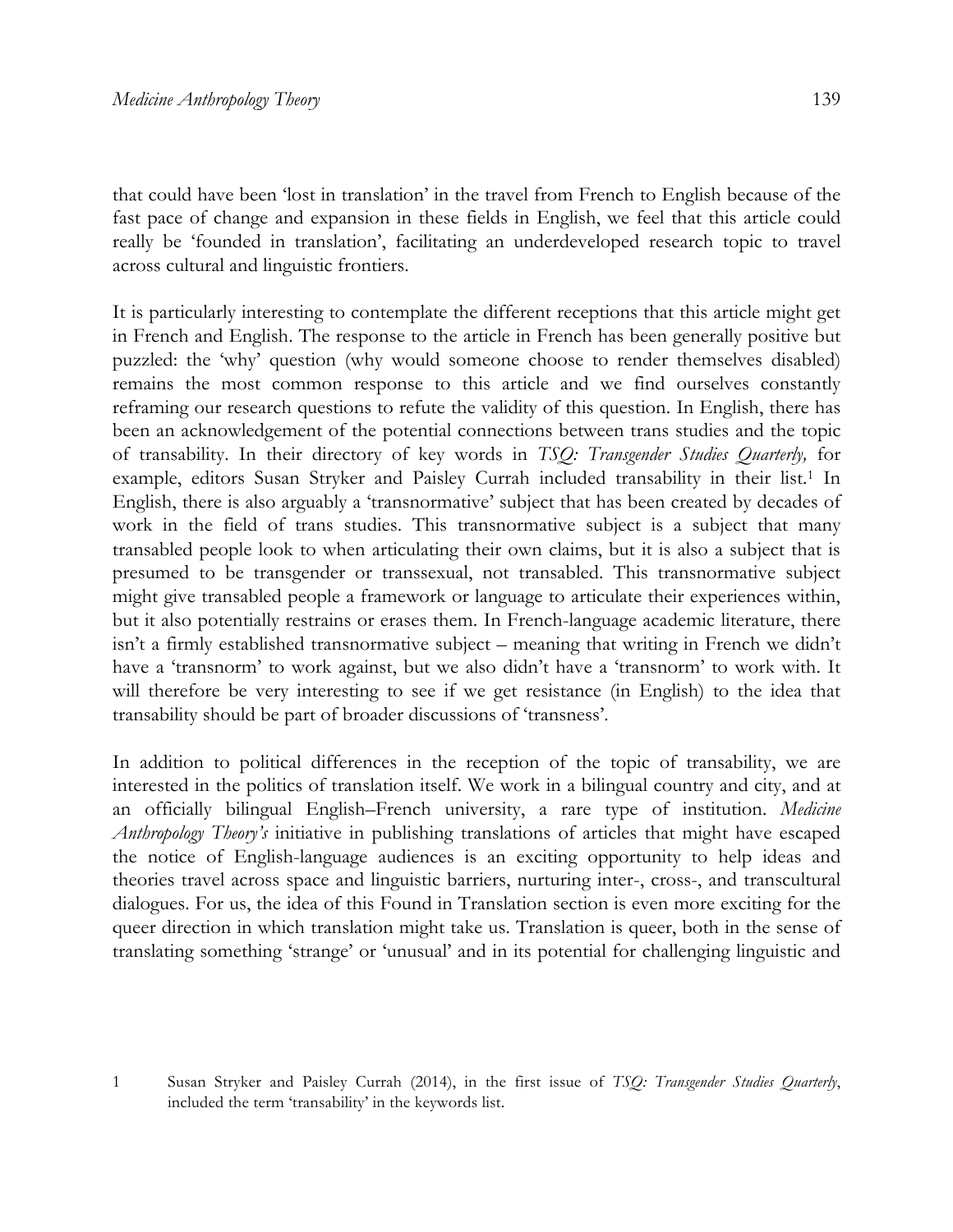cultural conventions. This queer potential is particularly important for thinking about the ways that translation challenges the norm or 'universal' that is the English language.<sup>2</sup>

Writing at a bilingual university, as an Anglophone (Kathryn) and Francophone (Alexandre), within the broader context of an officially bilingual country (Canada) that is nonetheless marked by sharp linguistic inequality, gives us an interesting perspective on the work of translation. We believe that the current 'academic–industrial complex' <sup>3</sup> is strongly marked by Anglonormativity,4 in which non-Anglophone scholars are frequently pressured to 'publish in English or perish' (Descarries 2014, 564). For many scholars, this imperative requires extra time, energy, and money (to cover translation and editing services) to facilitate publishing in English. In addition to the financial and practical obstacles this creates for scholars, Anglonormativity also reflects the assumptions that get made about where knowledge is produced. While many scholars are expected to translate their 'specific' languages into the 'universal' English so that their work can be read and considered relevant, there is also an assumption in Canada that much of the most important and cutting-edge work is taking place in English and that non-English speakers and readers must wait until English texts are translated into other languages. Canadian Anglophone scholars are thus often positioned as the active producers of knowledge while Francophone scholars are positioned as the passive (or 'backward') recipients of it.5 This means that no part of the translation processes is neutral; as Gayatri Spivak and many other postcolonial scholars have pointed out, translation is fundamentally concerned with power (Spivak 1993).

- 2 We use quotation marks here to highlight the process through which English is elevated as the universal language and other languages are reduced to specific languages. Once applied to specific fields of knowledge, we can see, as Mauro Cabral reminds us in the roundtable discussion published in Boellstorff et al. 2014, how the transnational transgender category is perceived to be neutral, but in fact emerged from an Anglo colonial context. This neutral 'universal' transgender subjectivity often overshadows or erases other categories, such as hijra or katoey, which get reduced to 'cultural' or 'specific' contexts (Boellstorff et al. 2014, 436).
- 3 We borrow this expression from Mauro Cabral (in Boellstorff et al. 2014, 424).
- 4 As Baril (forthcoming) argues, 'The concept of "Anglonormativity" has been little theorized, although the international dominance of English has often been addressed. Spickard first coined the term in 2007; my own usage here . . . is meant to signify that English and first-language English speakers represent the norm against which non-Anglophones are judged'.
- 5 It is important to remember that the French language and France have their own histories of colonialism both globally and in Canada where France was a settler colonial power (Baril forthcoming; Maillé 2012). Put in the broader context of Anglo dominance and colonization in Canada, Canadian Francophones occupy both a colonized position linguistically and a settler colonial position in relation to Indigenous peoples.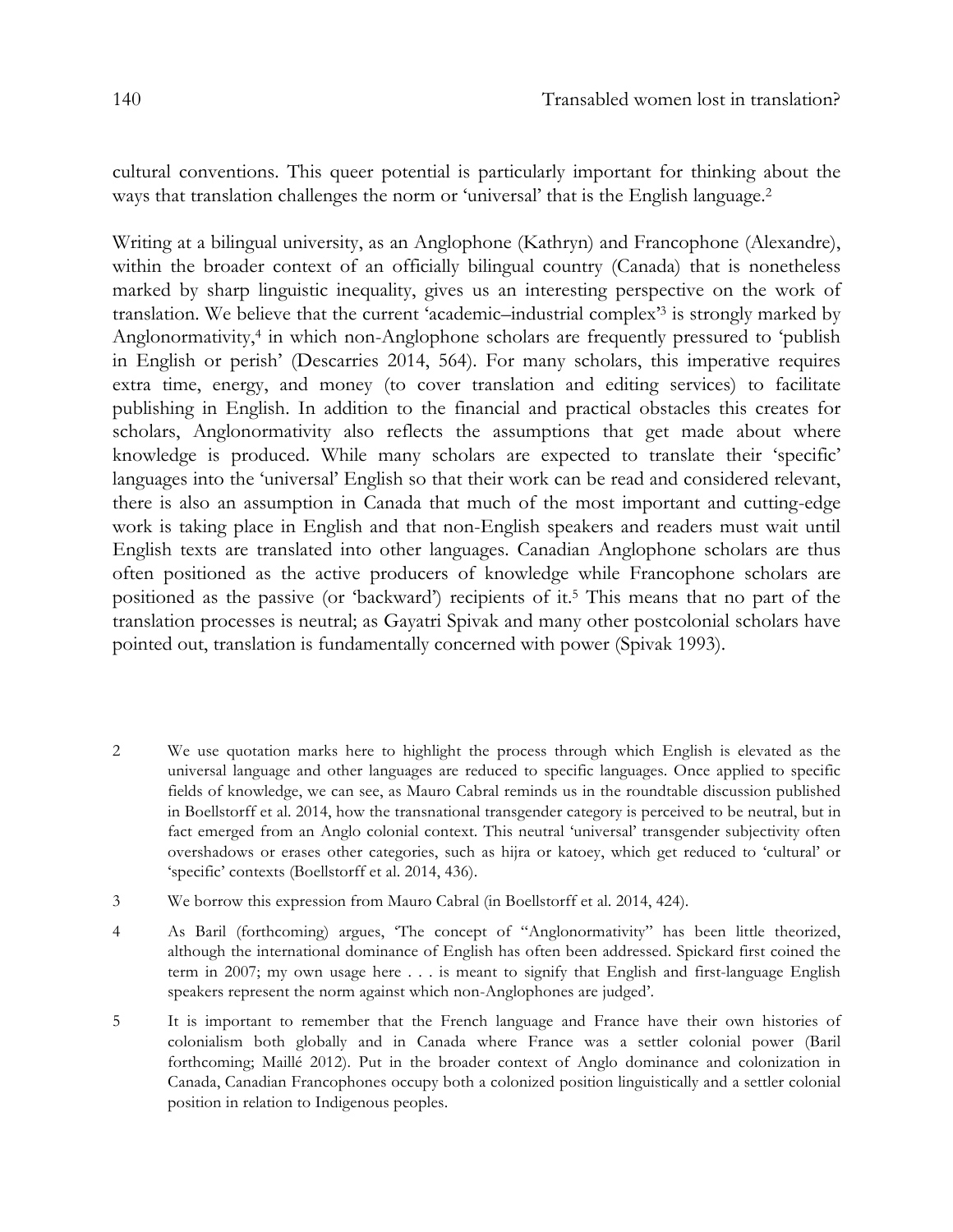This imbalance of power/knowledge in Canada, and internationally, is reinforced by the frequent delays in getting English texts translated into other languages. A few examples from the fields of feminist, gender, queer, and trans studies illustrate the stakes of this delay: Teresa de Lauretis's *Technologies of Gender* (1987), was only made available in French twenty years after its initial publication, and the canonical *Gender Trouble*, written by Judith Butler (1990), was not translated into French until 2005. While some of the canonical texts in trans studies are starting to be translated, such as 'The Empire Strikes Back: A Posttranssexual Manifesto' (Stone 1991; French translation published in 2015), we are still waiting for the first French translation of any foundational book written and published in English by trans scholars. We are similarly waiting to have French translations of important books and articles that have shaped current theoretical trends in the social sciences, such as the new materialism or affective turn (Ahmed 2010). Delays in translating relevant texts into French mean that, for us, writing in French always involves a reflection on what kinds of resources are available to French readers (and the students that we teach) but also on what kinds of debates are going on in the two different languages. For this article, we found ourselves in the position of writing about a topic that hasn't been the subject of much scholarly work in either French or English.

In light of the power relations inherent to processes of translation, and the scarcity of work on transability in either English or French, we are pleased to have the opportunity to publish this article in English. We believe that knowledge – particularly knowledge produced in the spirit of denouncing the oppressions that marginalized groups suffer – needs to circulate widely. Although English is the language through which much academic knowledge travels in the current era,<sup>6</sup> we believe that translating our French text into English doesn't necessarily result in our ideas being assimilated into Anglophone norms governing how transability is studied and discussed. We also hope that publishing our work in 'Found in Translation' is an opportunity to decolonize assumptions governing the academic–industrial complex, regardless of the fact that the piece is shared in the dominant language.

We suggest that the apparent temporal gap between Anglophone and other cultures, in which Anglophones seem far more 'advanced' than their Francophone colleagues, at least in certain fields of knowledge, is part of the process of Anglo (American) colonization itself. Responding to the question 'what does decolonizing mean?', Mauro Cabral gives a rich and

<sup>6</sup> We can see, for example, how an article we published at the same period on a similar topic, but in English, has been consulted, on Alexandre's Academia.edu page, three times more often (see Baril and Trevenen 2014b). While this statistic is far from being scientific, it represents a trend that is discussed in other research on this topic, such as Philippson 1992; Ventola, Shalom, and Thompson 2002; and Stam and Shohat 2012.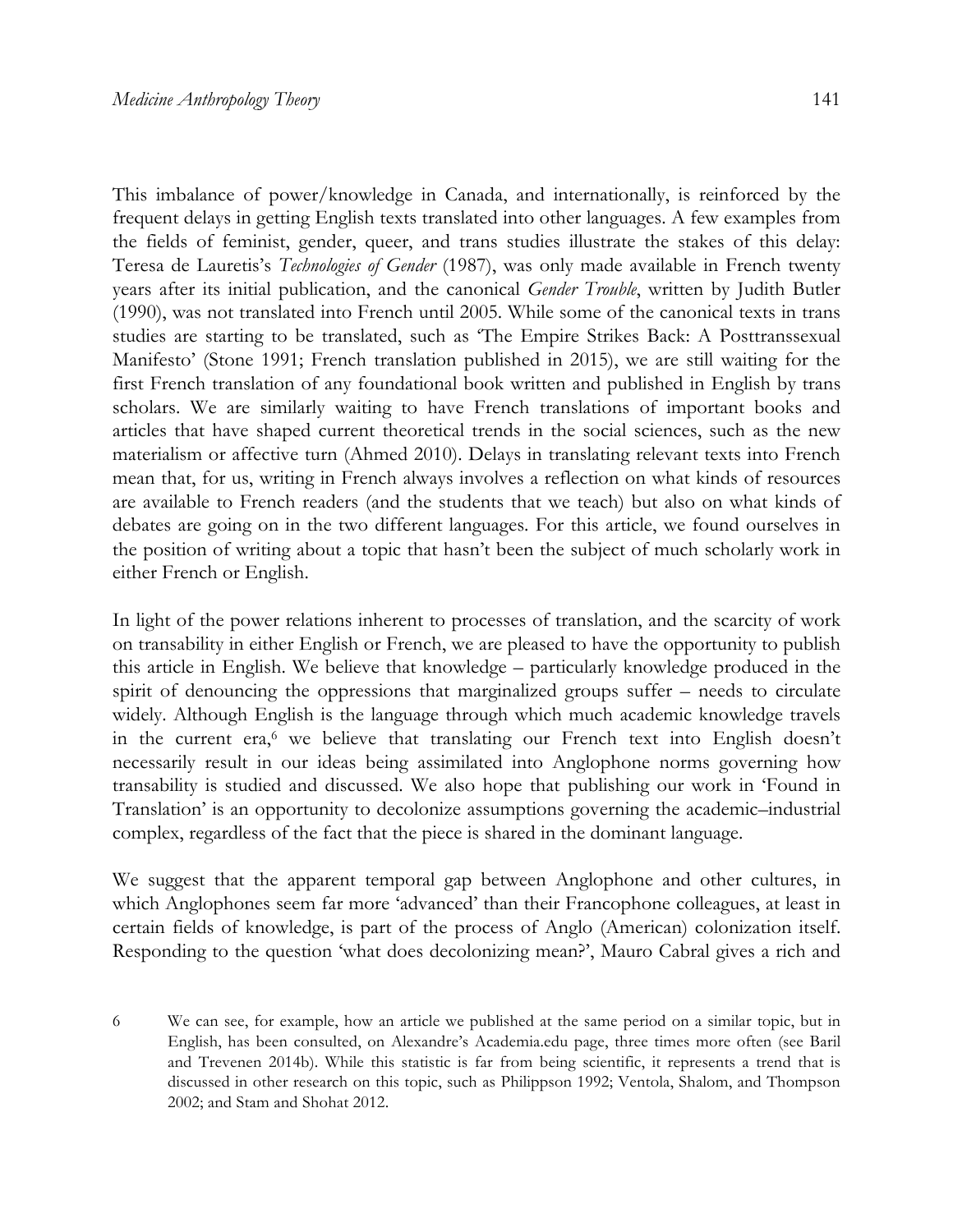detailed answer that includes the dominance of English as a form of colonialism from which we need to be liberated. He writes: 'Even to be able to have this [roundtable] conversation with friends and colleagues who share the same commitment with decolonization, I must write in English just to be part of the interchange. In both cases – actually, in *all* cases – decolonizing means the call to produce, or at least attempt to produce, short-circuits in language' (in Boellstorff et al. 2014, 422). We invite unilingual Anglophones to decenter their colonial way of approaching knowledge and ask them to learn other languages, as all other linguistic communities are asked to learn a second language (usually English), to participate in cross- and transcultural dialogues and exchanges. However, if we cannot expect unilingual people to *immediately* learn a second language to be able to enter in dialogue with others who don't share their language, we can, through initiatives such as Found in Translation, 'short circuit' some of the misconceptions that some Anglophones may have regarding what constitutes cutting-edge, interesting, and provocative knowledge.

## Acknowledgements

The authors wish to thank Julien Brisson and Trina LeBlanc for assisting with the translation of the text.

## About the authors

Alexandre Baril is an assistant professor in feminist and gender studies at the University of Ottawa. He has published articles in journals such as *Hypatia: Journal of Feminist Philosophy, Annual Review of Critical Psychology, Journal of Literary & Cultural Disability Studies, Disability & Society, Feminist Review*, and *TSQ: Transgender Studies Quarterly*. As a disabled and trans scholar, his research lies at the intersection of gender, feminist, queer, trans\*, and disability studies.

Kathryn Trevenen is an associate professor in feminist and gender studies at the University of Ottowa and the interim director of the Institute of Feminist and Gender Studies there. Her research focuses on feminist and political thought, human rights, postcolonial theory and politics, queer theory and LBGTQ rights, and theories of cosmopolitan politics.

## References

Ahmed, Sara. 2010. *The Promise of Happiness*. Durham, NC: Duke University Press.

Baril, Alexandre. 2015. 'Needing to Acquire a Physical Impairment/Disability: (Re)Thinking the Connections between Trans and Disability Studies through Transability'. *Hypatia*  30, no. 1: 30–48. http://dx.doi.org/10.1111/hypa.12113.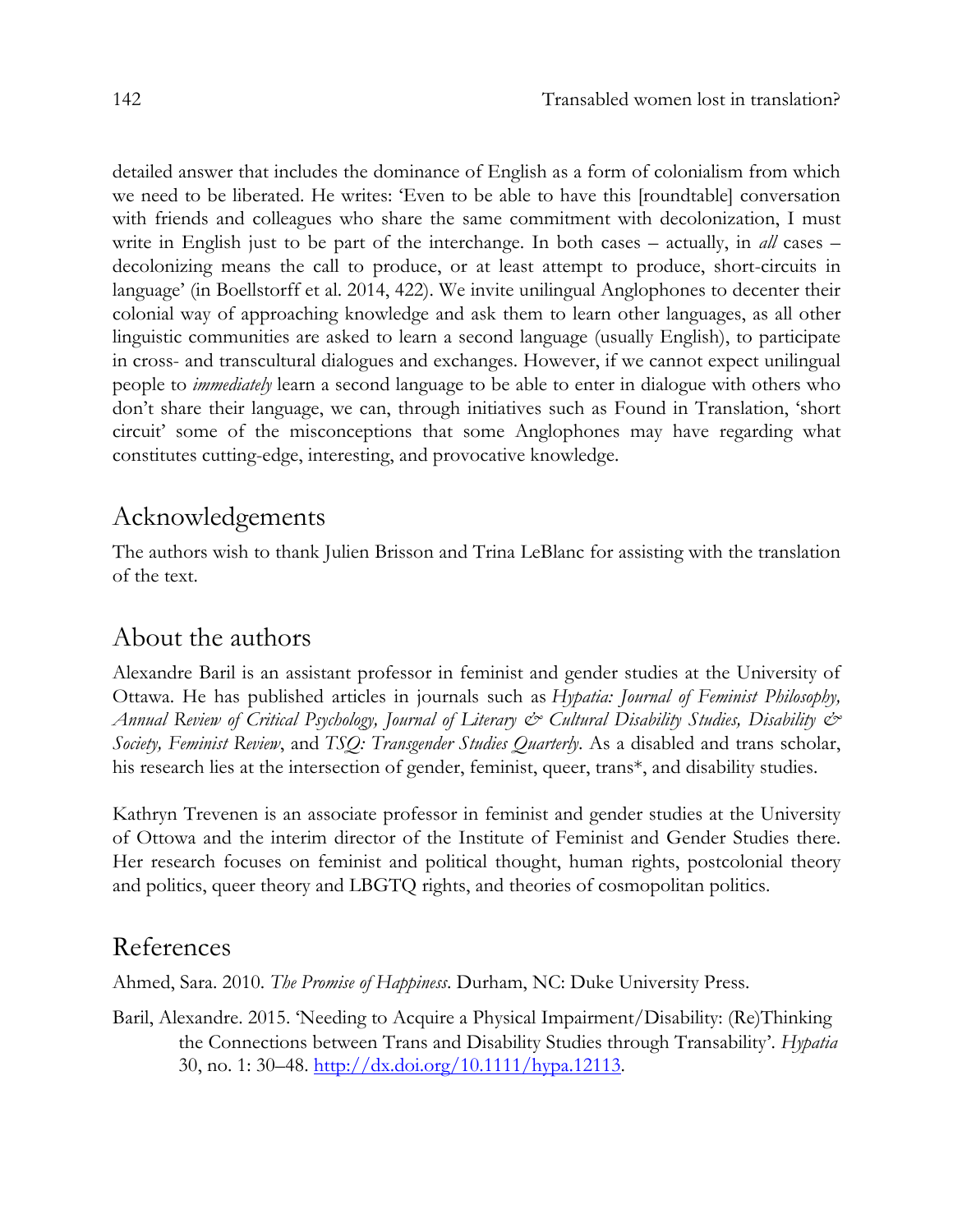- Baril, Alexandre. Forthcoming. '"Doctor, Am I an Anglophone Trapped in a Francophone Body?" An Intersectional Analysis of Trans-crip-t Time in Ableist, Cisnormative, Anglonormative Societies'. *Journal of Literary & Cultural Disability Studies* 10.
- Baril, Alexandre, and Kathryn Trevenen. 2014a. 'Des transformations 'extrêmes': le cas de l'acquisition volontaire de handicaps pour (re)penser les solidarités entre les mouvements sociaux', in 'Femmes Extrêmes', special issue edited by Sylvie Bérard and Andrea Zanin, *Recherches Féministes* 27, no. 1: 49–67. http://dx.doi.org/10.7202/1025415ar.
- Baril, Alexandre, and Kathryn Trevenen. 2014b. 'Exploring Ableism and Cisnormativity in the Conceptualization of Identity and Sexuality "Disorders"'. *Annual Review of Critical Psychology* 11: 389–416.
- Bérard, Sylvie, and Andrea Zanin. 2014. 'Introduction'. 'Femmes Extrêmes', special issue, *Recherches Féministes* 27, no. 1: 1–12. http://dx.doi.org/10.7202/1025412ar.
- Boellstorff, Tom, Mauro Cabral, Micha Cárdenas, Trystan Cotten, Eric Stanley, Kalaniopua Young, Aren Aizura. 2014. 'Decolonizing Transgender: A Roundtable Discussion'. *TSQ: Transgender Studies Quarterly* 1, no. 3: 419–39. http://dx.doi.org/10.1215/23289252-2685669.

Butler, Judith. 1990. *Gender Trouble: Feminism and the Subversion of Identity*. New York: Routledge.

- De Lauretis, Teresa. 1987. *Technologies of Gender: Essays on Theory, Film and Fiction*. Indianapolis: Indiana University Press.
- Descarries, Francine. 2014. 'Language Is Not Neutral: The Construction of Knowledge in the Social Sciences and Humanities'. *Signs* 39, no. 3: 564–69. http://dx.doi.org/10.1086/674347.
- Maillé, Chantal. 2012. 'Transnational Feminisms in Francophonie Space'. *Women: A Cultural Review* 23, no. 1: 62–78. http://dx.doi.org/10.1080/09574042.2012.644491.
- McRuer, Robert. 2006. *Crip Theory: Cultural Signs of Queerness and Disability*. New York: New York University Press.
- Phillipson, Robert. 1992. *Linguistic Imperialism*. Oxford: Oxford University Press.
- Spickard, Paul. 2007. *Almost All Aliens: Immigration, Race, and Colonialism in American History*. New York: Routledge.
- Spivak, Gayatri Chakravorty. 1993. 'The Politics of Translation'. In *Outside in the Teaching Machine*, 179–200. New York: Routledge.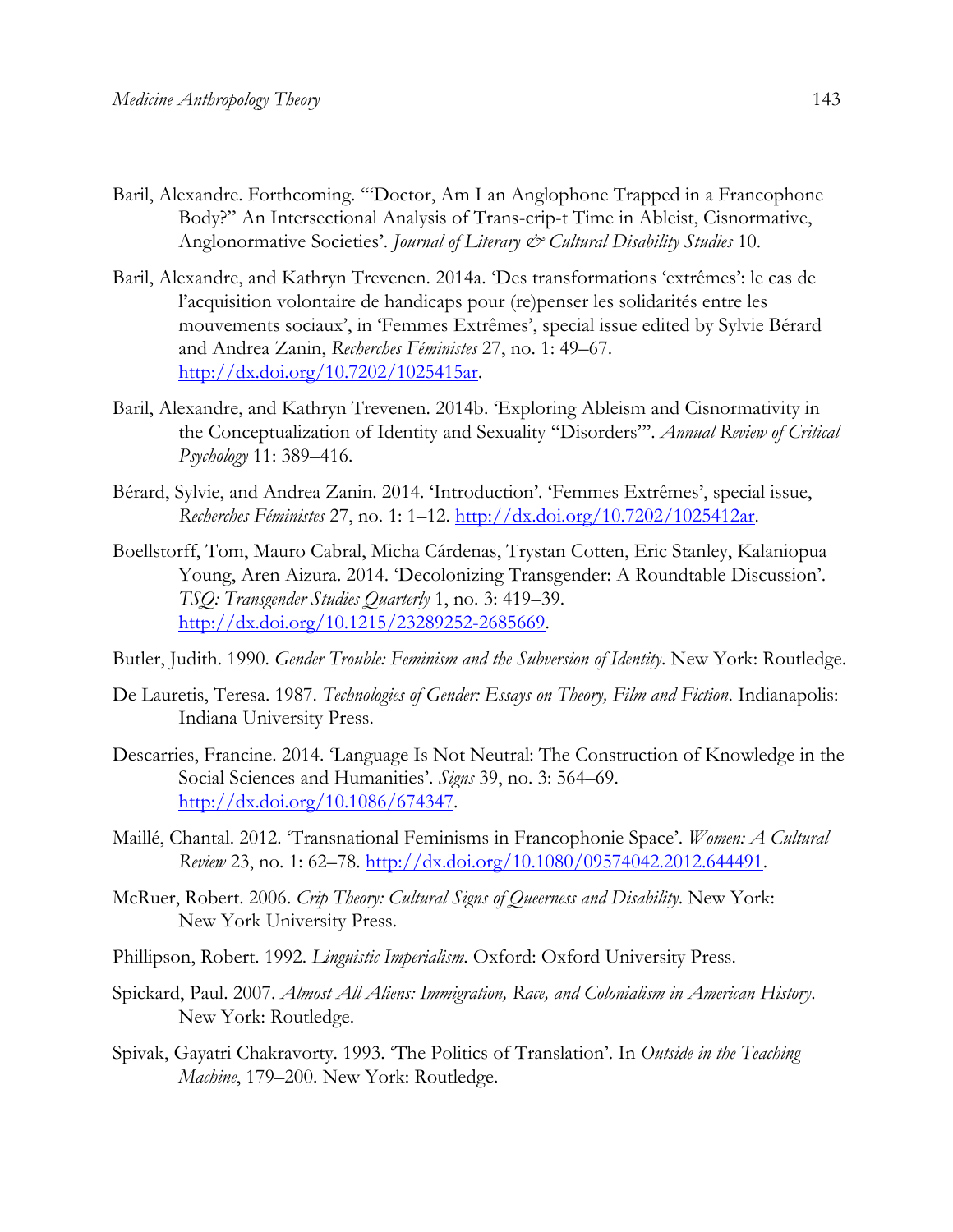- Stam, Robert and Ella Shohat. 2012. *Race in Translation: Culture Wars around the Postcolonial Atlantic*. New York: New York University Press.
- Stone, Sandy. 1991. 'The Empire Strikes Back: A Posttranssexual Manifesto'. In *Body Guards: The Cultural Politics of Gender Ambiguity,* edited by Julia Epstein and Kristina Straub, 280–304.
- Stone, Sandy. 2015. 'L'Empire contre-attaque: un manifeste posttranssexuel'. Translated by Kira Ribeiro. *Revue Comment s'en sortir?* 1: 23–41.
- Stryker, Susan and Paisley Currah, eds. 2014. 'Keywords'. *TSQ: Transgender Studies Quarterly* 1, no. 1–2: 19–272.
- Ventola, Eija, Celia Shalom, and Susan Thompson. 2002. *The Language of Conferencing*. Frankfurt: Peter Lang.

## 'Extreme' transformations

(Re)Thinking solidarities between social movements through voluntary disability acquisition

Alexandre Baril and Kathryn Trevenen

First published as Alexandre Baril and Kathryn Trevenen. 2014. 'Des transformations "extrêmes'": le cas de l'acquisition volontaire de handicaps pour (re)penser les solidarités entre les mouvements sociaux', in 'Femmes Extrêmes', special issue edited by Sylvie Bérard and Andrea Zanin, *Recherches Féministes* 27, no. 1: 49–67.

Thanks to the editors of *Recherches Féministes* for their permission to publish this translation.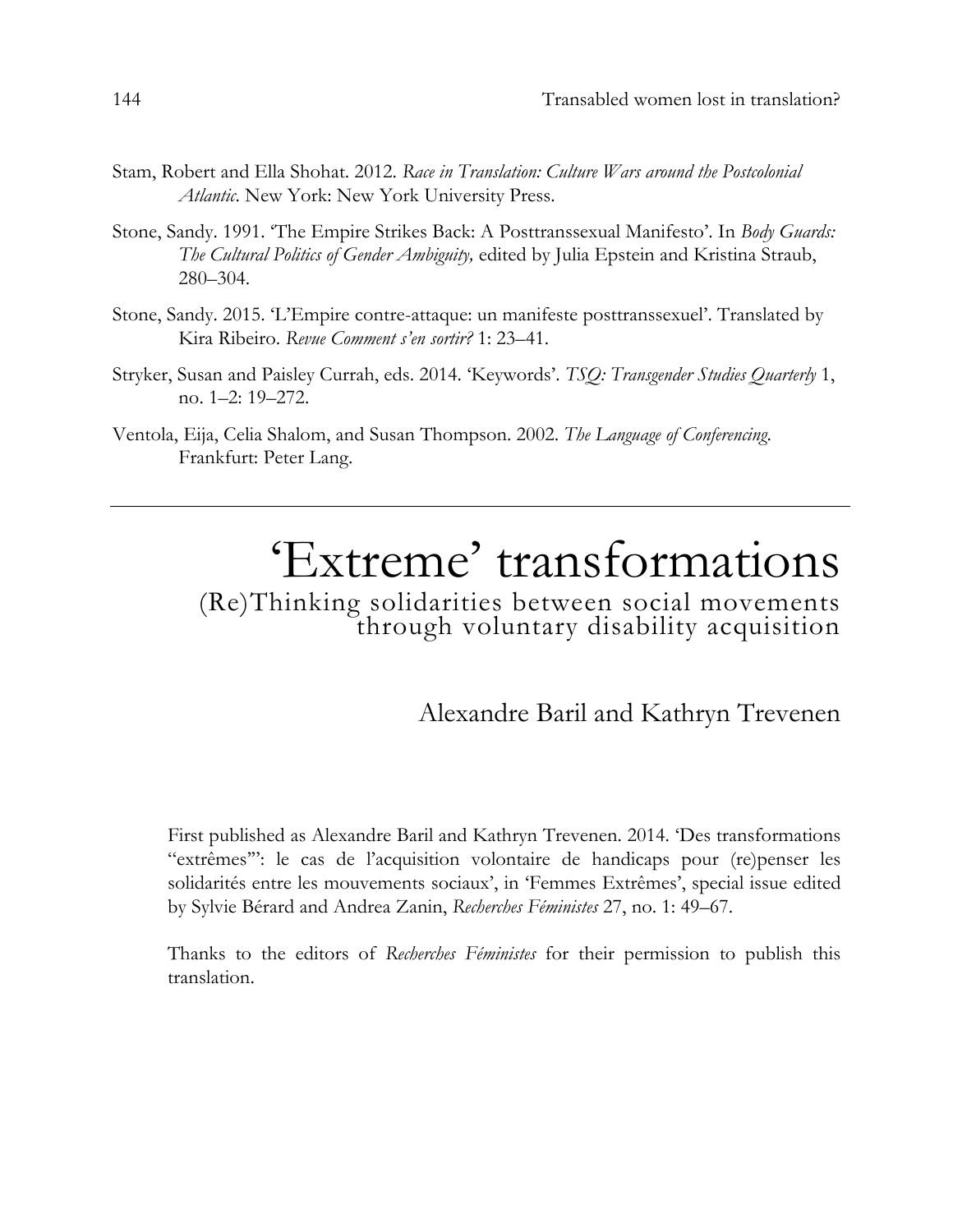#### Abstract

Defined as a nondisabled person's need to transform his/her body to acquire a physical impairment/disability (blindness, amputation, etc.), transabled practices remain controversial and little-known forms of body modification. This article examines the practices of transabled women and the negative ableist, sexist, heteronormative, and classist reactions they elicit. Adopting an intersectional approach, we argue that sex/gender, sexuality, and class categories are grounded in ableism because their construction is linked to codes (ways of moving, speaking, etc.) that assume a nondisabled body. From this perspective, it is possible that transabled realities meet resistance not only because they challenge ableist norms, but because these transformations transgress sex/gender, sexuality, and dominant class norms as well. Through the 'extreme' transformation of becoming disabled, transabled women are at greater risk of being degendered, desexualized, and economically and socially marginalized. Analysing these oppressive systems represents an opportunity to (re)think solidarities among feminist, queer, anti-ableist, and anti-classist studies and movements while also formulating a respectful response to transabled claims.

## The limits of the 'extreme' **7**

Tattoos, piercings, bioelectronic implants, bodybuilding, plastic surgery, gender reassignment surgery, voluntary amputation… the list of body modification is nearly endless. Although some of these practices have existed for centuries within a variety of geographic, economic, political, social, and religious groups, others are more recent and practised only in specific regions. Certain modifications are covered by state medical systems, others are socially normalized and do not require state intervention, some exist in subcultures, and still others are sometimes criminalized. Motivations behind the need to transform one's body are just as diverse: the desire to stand out, follow certain norms, create art, express a deeper identity, pursue pleasure, or become empowered (Pitts-Taylor 2003; Heyes and Jones 2009). Those who undertake such transformations sometimes claim membership in different social movements according to their motivation: body modifiers, queer people, BDSM practitioners,<sup>8</sup> transsexual and transgender people, cyberpunks, and more.

Although these body modifications may at first seem too widely divergent to allow analysis from a single perspective, one element nonetheless connects them: they were seen as

<sup>7</sup> We would like to thank Trina LeBlanc, Stéphanie Vaudry, and Claire Grino, as well as the two evaluators of this article, for their invaluable suggestions.

<sup>8</sup> BDSM means: bondage, discipline, domination, submission, sadism, masochism.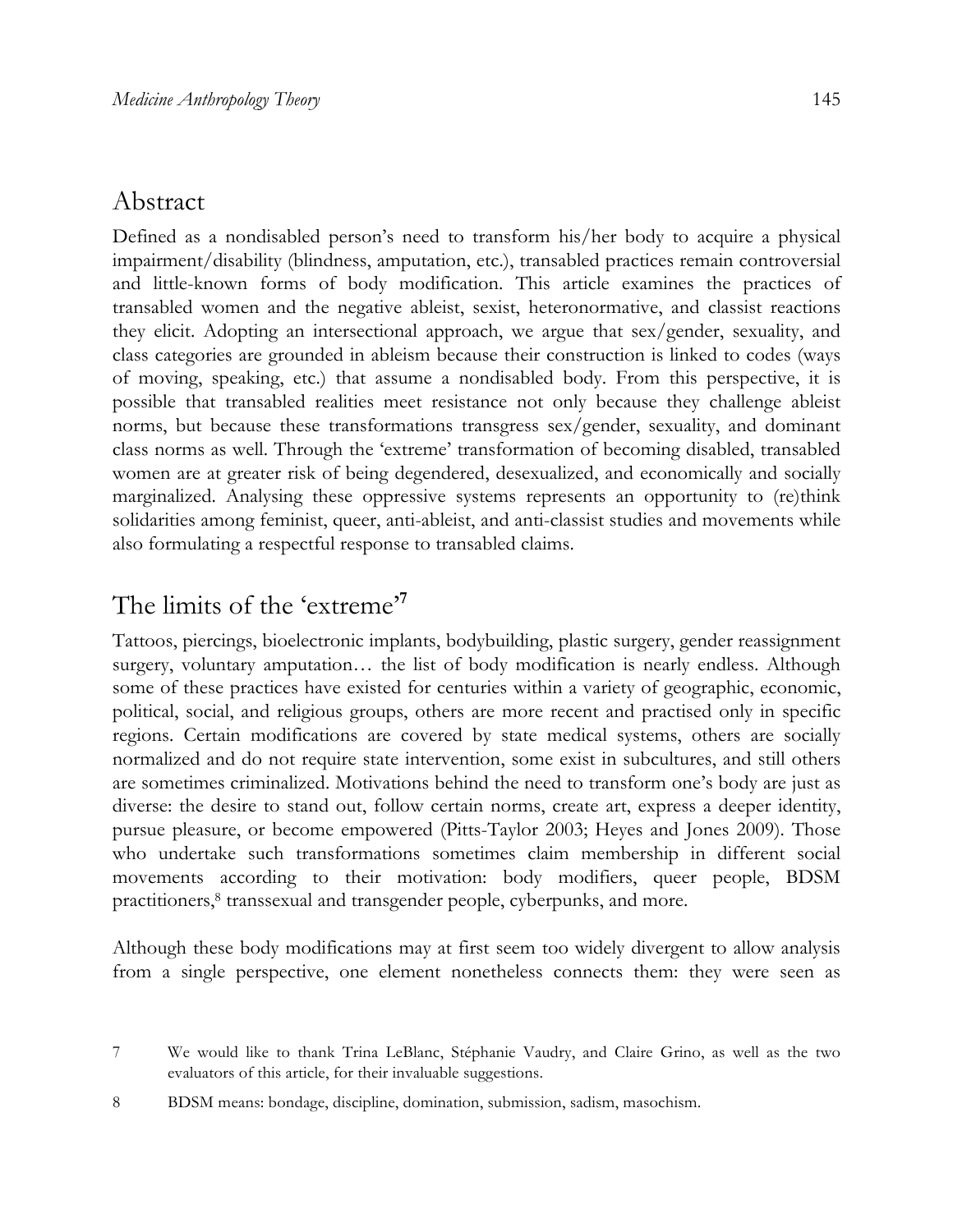'extreme' in certain contexts before becoming normalized, as with tattoos and piercings, or are still seen as 'extreme' today, as in the case of 'sex reassignment surgery' or amputation. We argue that the variation in what constitutes 'extreme' body modifications reveals less about these practices themselves than it does about the norms and the social, cultural, political, legal, and other contexts in which the 'extreme' label is applied. What does it mean to be 'extreme'? According to which criteria is this concept defined and who establishes these criteria? What kinds of power relations inform the categorization of behaviours or practices as 'extreme'? In what ways do women who undergo supposedly 'extreme' body modifications represent a threat to dominant understandings of femininity in which women are associated with passivity and docility, among other things, but also with productivity in terms of work related to care, and specifically to caring for others? This article suggests answers to these questions based on a case study of women<sup>9</sup> who seek body modifications considered 'extreme', a practice called 'transability', in order to reveal the ableist (oppression based on ability), sexist, heteronormative, and classist/neoliberal structures that inform negative judgments of their claims.

#### Transability: Pushing the limits of the 'extreme'

Transability is defined as the need of a non-disabled person to transform his/her abilities or senses with the goal of acquiring a physical disability (amputation, paralysis, blindness, deafness, etc.) and therefore becoming disabled. Researchers and transabled people use a variety of terms to refer to transability. Some use the term 'apotemnophilia' (Money, Jobaris, and Furth 1977; Elliott 2003; Braam et al. 2006; Lawrence 2006) and focus on the paraphilic character of this 'disorder', others prefer 'xenomelia' (McGeoch et al. 2011) and adopt a neurobiological perspective, while still others opt for the expression 'body integrity identity disorder (BIID)' (First 2005; Stirn, Thiel, and Oddo 2009; Blom, Hennekam, and Denys 2012), which reflects a psychological perspective. This last is also used by many members of the transabled community (Davis 2012) who, inspired by terms used by transgender and transsexual communities, also use the word 'transable'.

For most people, the needs of transabled individuals appear 'extreme' because they involve transforming a 'valid' body into an 'invalid' one.10 However, from a transabled person's

<sup>9</sup> The use of the term 'women' is not limited to people assigned female at birth; it includes any individual who self-identifies as such.

<sup>10</sup> The terms 'valid'/'invalid' ('validé[e]s'/'invalidé[e]s') are used by Baril (2013). Inspired by a French translation of 'cripple' and its derivatives ('crip', 'crippled', etc.) used by McRuer (2006) in disabled studies, these terms represent an attempt at resignification (similar to the use of 'queer') to denounce ableist systems. To talk of individuals or their abilities as 'valid'/'invalid' demonstrates their recognition ('valid') or lack thereof ('invalid') by others and institutions within the ableist system.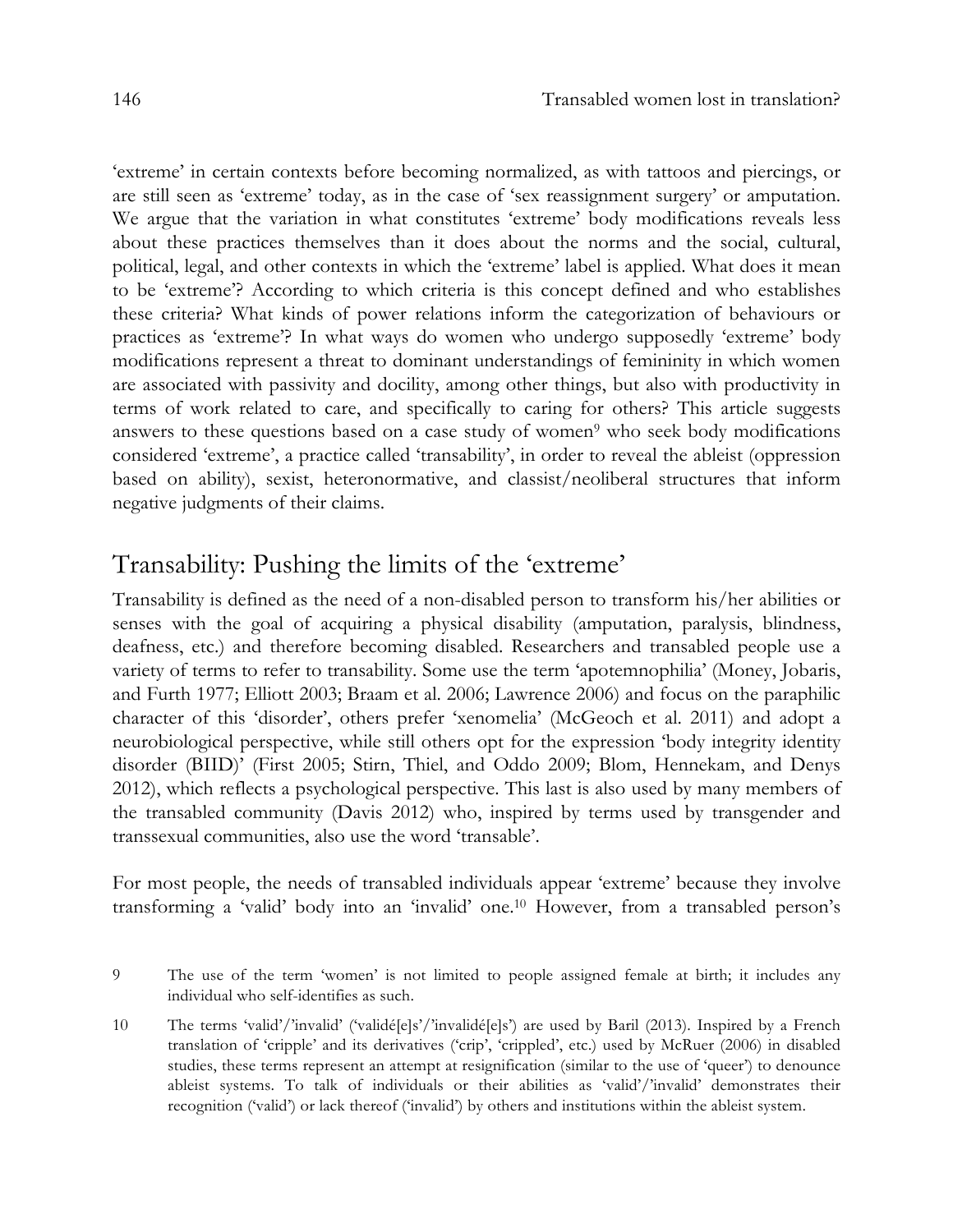point of view, undertaking a voluntary transition<sup>11</sup> to become disabled is less extreme than continuing to live in a body as alienating and uncomfortable as it was before their transition. Transability is also considered abnormal by many who wonder about what motivates these transitions—the 'why' of this process. However, as medical researcher and transabled activist Michael Gheen (2009) reminds us, although transability is statistically abnormal because it affects only a very small fraction of the population,<sup>12</sup> its perceived 'abnormality' most explicitly refers to an 'oddness' incomprehensible to common sense and more strongly anchored in value judgments that reflect current norms. Indeed, most popular and scientific discourses are opposed to potential transabled surgeries, which are judged abnormal, dangerous, and extreme. As for the question of 'why', while relevant, it will not be addressed here. Our objective is therefore not to examine what motivates transabled people's needs, (the 'why') but to analyse the negative reactions they elicit and learn what these reactions reveal about dominant norms and systems of oppression.

## 'Extreme' women: A(n) (im)possible (re)quest?

Although transability is observed in many national contexts and in people of different socioeconomic classes, sexual orientations, and ages, it *appears* to affect men much more often than women. In most studies, transabled men are overrepresented: 80 percent (*N* = 54) in Blom, Hennekam, and Denys 2012, 90 percent (*N* = 52) in First 2005, and 93 percent  $(N = 30)$  in Thiels et al. 2009. The underrepresentation of women may be explained by androcentric biases in academic research that, too often, continue to exclude or render women invisible. It might also be explained by sexist responses to transabled women's (re)quests for care from health professionals, requests that seem likely to be perceived as irrational instead of received as serious claims to identity and political rights.

Not only do androcentric biases render women invisible in transability research, but they also make different assessments based on sex more likely, which must be denounced. In light

- 11 The distinction between 'voluntary' and 'involuntary' disabilities is problematic for many reasons that will not be addressed here. For more details, see Baril 2015.
- 12 The issue of the prevalence of transability is complicated by the existence of competing definitions: some authors follow a limited definition based on the motivation for transition, be it identity (Furth and Smith 2002; Smith 2004) or sexual (Lawrence 2006), while others limit the definition of transability to certain types of physical impairment, like amputation, without consideration for other needs, such as the desire to be paraplegic. In other words, a broader definition of transability increases its prevalence. For a discussion of the prevalence of transability and the possible inclusion of other types of disability or viral acquisition, such as voluntary HIV acquisition, see Baril 2013, 2015.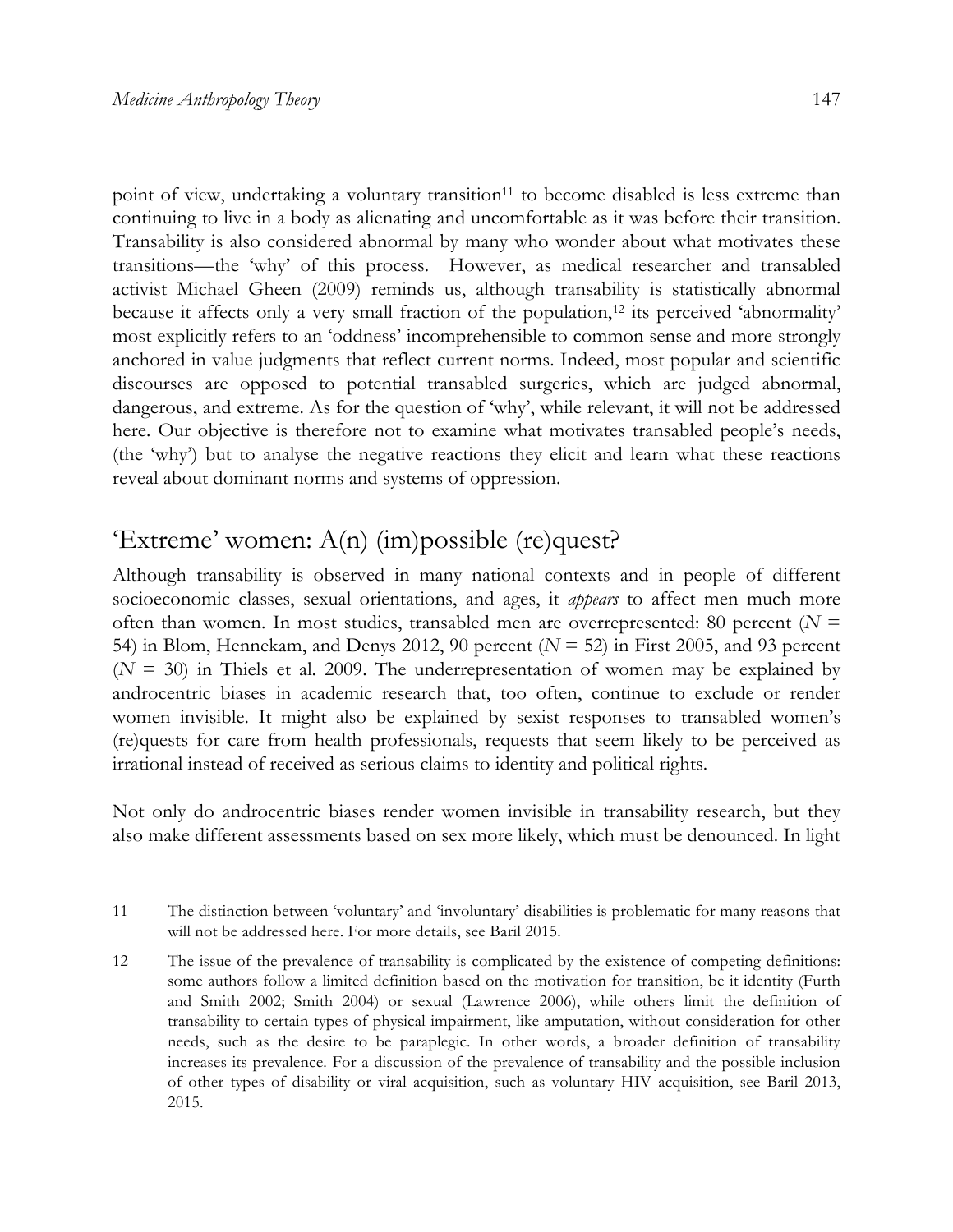of this, we argue that studying the phenomenon of transability among women carries heuristic value for feminist intersectional analysis and connects this disciplinary field with other anti-oppressive fields of study, including disability and queer studies and analyses of classism and neoliberalism. *Based on the case study of transabled women, we argue that 'visceral' reactions of disgust, anger, or fear13 to transability and negative discourses of incomprehensibility and disapproval that conceptualize transability as extreme, abnormal, or strange result from the fact that transabled claims simultaneously transgress ableist, sexist, heteronormative, and classist/neoliberal systems.*  To examine transabled claims, the following article is divided into four sections, each of which addresses one of the four structures of oppression mentioned above, before concluding with a discussion of the potential for solidarities between diverse marginalized groups.

#### Ableism: From 'valid' bodies to 'invalid' bodies

The system of oppression that affects disabled people, often called 'ableism', has been theorized and critiqued in disability studies (Davis 2010; Stienstra 2012) and by feminist researchers in this field (Garland-Thomson 2002; Lanois 2005; Hall 2011). Masson (2013, 115) describes the system as follows:

The ability-disability system normalizes and favours specific corporal forms and functionalities that create 'cultural capital' and 'privileges of normality' for people who can claim it. . . . At the same time, it devalues forms and functionalities that do not conform to norms defined in terms of impairment, inability, and disability. . . . Social organization is entirely structured on the assumption of having 'valid'/able bodies. (our translation)

From an ableist point of view, it is more normal to want to be nondisabled and healthy than not to be, and this informs the incomprehensibility and judgments of transability. As McRuer (2006, 9) argues, ableist systems of power are based on the imperative to have a 'valid' body, which manifests itself in the question nondisabled people constantly ask disabled people: 'Yes, but in the end, wouldn't you rather be more like me?' Based on this dominant norm, people who feel the need to modify their abilities by transforming their bodies are considered unintelligible and incomprehensible (Butler 2005). In this context, their claims can only be perceived as troubled and their behaviours as troublesome, perverted, and extreme.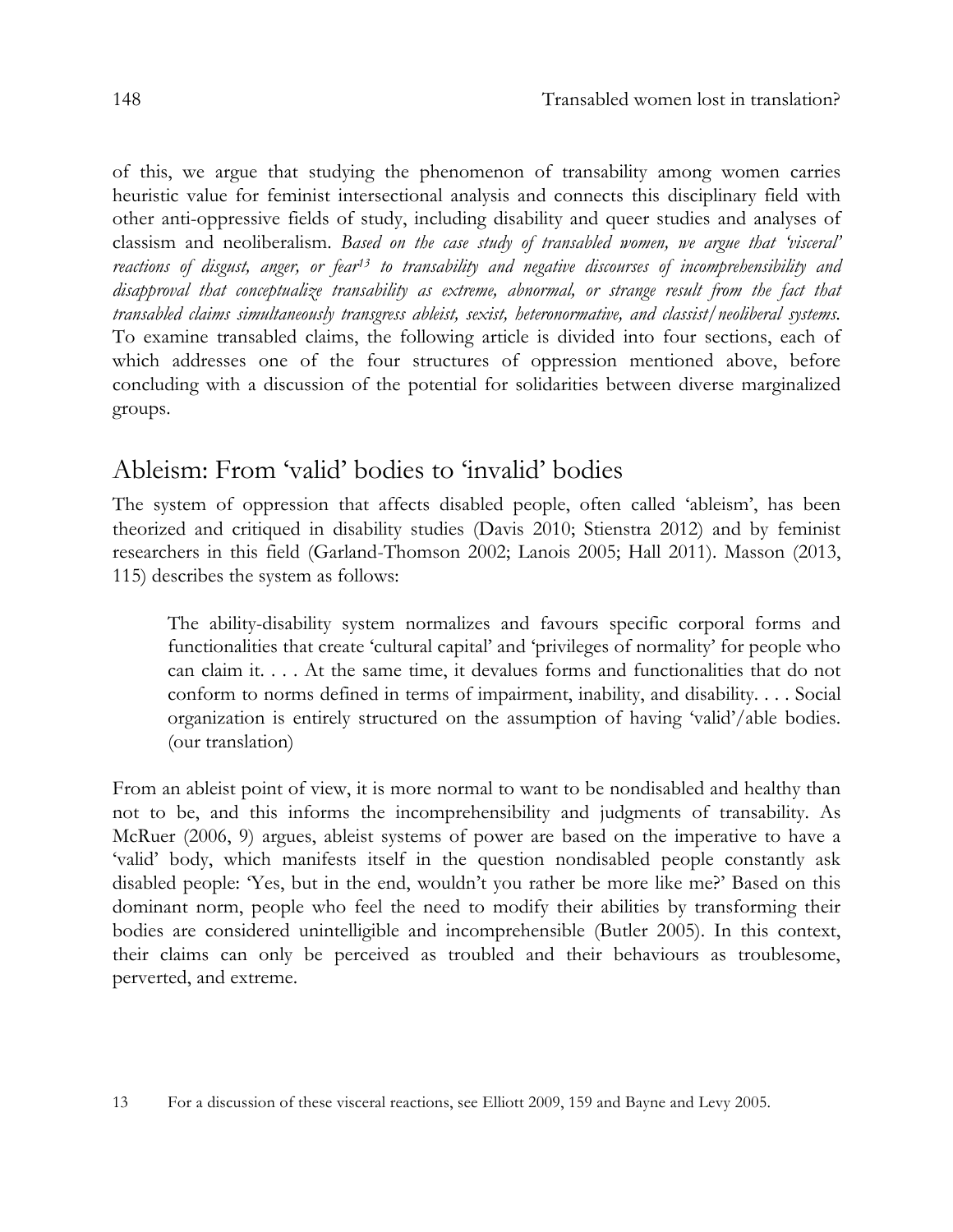Within ableist societies, a 'valid' body identity is associated with mobility, independence, autonomy, productivity, and success, whereas an 'invalid' body identity is associated with weakness, impotence, dependence, unproductiveness, and failure. From this perspective, transability is considered a transition from a normal to an abnormal state or, in other words, a move toward circumstances deemed inferior (Sullivan 2008, 188). Roth's (2009) study of the general public's response to transabled people and their experiences reveals this hierarchy of bodies and identities. Roth highlights that when the people interviewed explained why they would refuse to allow transabled people the surgeries they requested, one of the four most significant motivations given for that refusal was that the interviewees couldn't understand why transabled people wanted this surgery (Roth 2009, 143). At a basic level, the desire to transform a valid body into an invalid body was incomprehensible. To move beyond incomprehensibility and consider transabled claims with respect and openness, it is important to analyse the origins of this incomprehensibility. We propose a reversal of dominant perspectives that constantly question what motivates a person's desire to acquire a physical impairment ('why?') in order to concentrate on the incomprehensibility of transability that leads to the question of 'why?' We argue that this lack of understanding is rooted in the privileges accorded to 'valid' bodies.

An analysis of negative discourses surrounding transability and its incomprehensibility reveals that all of these arguments favour an implicit or explicit desire for a norm that requires avoiding the acquisition of a physical impairment at all cost (Baril 2013). From this perspective, what makes transability difficult to understand is that it results in disability, a state of being perceived as catastrophic, unfortunate, sad, and abominable or, in other words, a reality believed to be detrimental to a person's quality of life, as well as that of his/her family and society more generally (Baubet et al. 2007; Clervoy 2009; Patronne 2009). Müller (2009, 39) states that surgeries for transabled individuals are a last resort; everything else must be attempted, including electroshock treatment. His objective is clear: prevent disability (Müller 2009, 42). In our opinion, this resistance is rooted in ableist norms according to which a disabled person's life is less successful and fulfilling than that of a person whose body is considered 'valid'.

However, transabled people who complete their transitions all claim to be very satisfied and happy with the result (Gilbert 2003; Smith 2004; First 2005; Blom, Hennekam, and Denys 2012; BIID info 2013; Transabled.org 2013). It would seem that the value attributed to a disabled person's quality of life differs depending on an internal or external point of view, as well as on the theoretical and political (medical or social) perspectives on which these judgments are based (Bayne and Levy 2005, 84; MacKenzie and Cox 2006, 366). As Wendell (1989, 105) and Silvers (2009) explain, disabled people are in a privileged epistemological position not only to analyse the struggles they must face, but also to determine the value of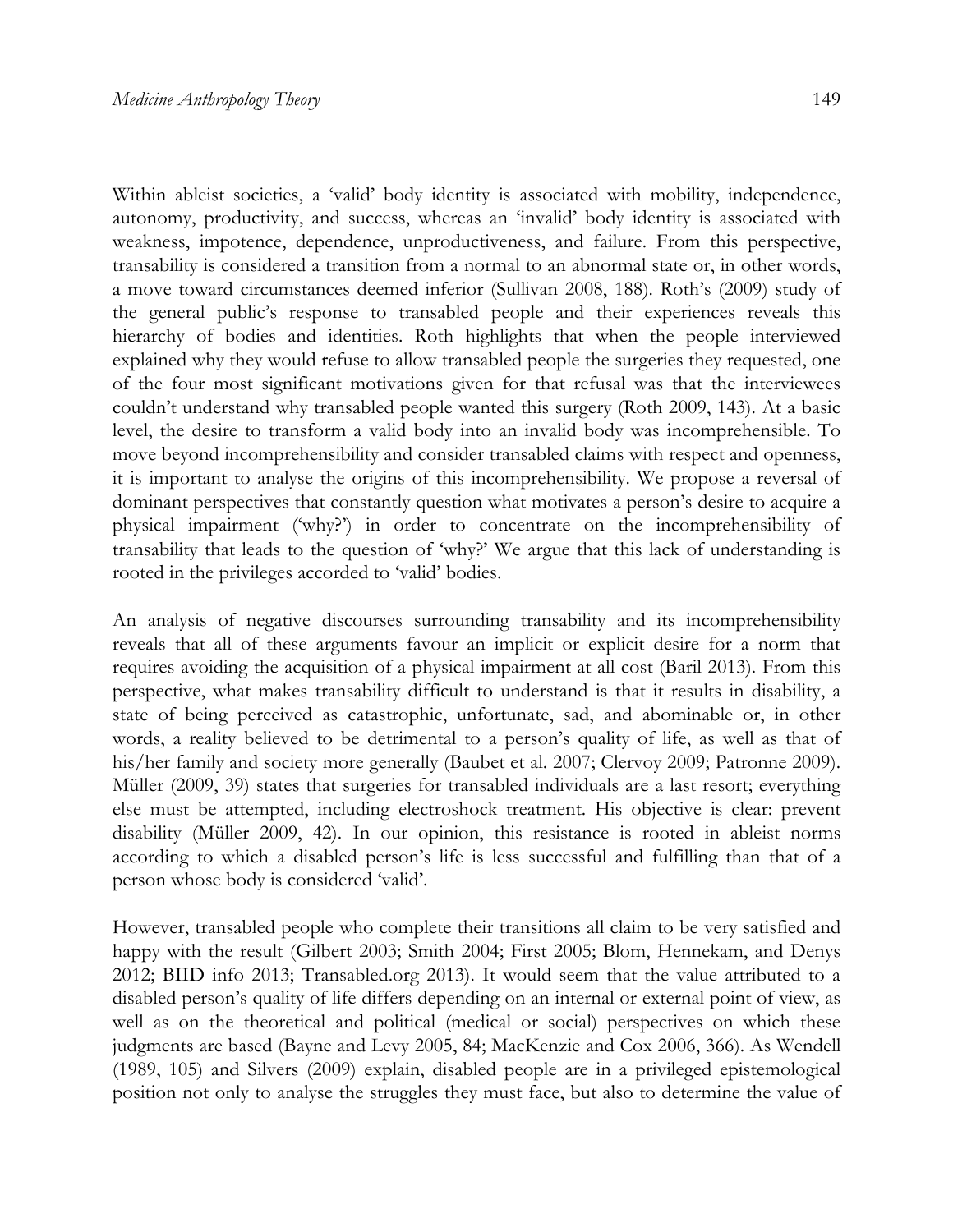their quality of life. Negative judgments of quality of life are often based on the privileges of 'valid' bodies.

Work in disability studies (Davies 2010) has shed light on the dominant group of 'valid' (often called normate) individuals and their privileges. This group constitutes the normalized, unmarked identity in comparison to which other bodily configurations are deemed 'invalid'. As McRuer (2006, 7) notes, in order for a dominant identity to be constructed as a point of reference for normality, it must be constantly made 'valid' by relegating othered identities, or 'Others', to the margins. These othered identities and bodies are judged deficient, disabled, incomplete, and pathological. McRuer (2006, 8–10) asks the following questions: Why is the medical model focused on a curative approach whose goal is to eliminate bodies that differ from an ideal body norm that, for most people, is difficult if not impossible to achieve?14 Why should a nondisabled body be preferable to a disabled body, and according to which criteria? Ultimately, the 'valid' body norm constructed by the medical model and ableist system aims to change people on an individual level: it seeks to eliminate disability through cure rather than rethinking structures that would allow the reconceptualization of disability as one difference among many. Although it must be said that disability can be a source of difficulty and struggle that leads some people to seek treatment for their disability, it must also be recognized that many others instead hope for structural changes. As Clare (2009, 122–23) explains:

To frame disability in terms of a cure is to accept the medical model of disability, to think of disabled people as sick, diseased, ill people. . . . The disability rights movement, like other social change movements, names systems of oppression as the problem, not individual bodies. In short it is ableism that needs the cure, not our bodies. Rather than a medical cure, we want civil rights, equal access, gainful employment, the opportunity to live independently, good and respectful health care, desegregated education. We want to be part of the world, not isolated and shunned.

Anti-ableist activists like Clare (2009) and Stienstra (2012) show that ableism's cultural, social, and material consequences are caused by ableist assumptions, stereotypes, and prejudices that discriminate against disabled people in a variety of spheres of activity (employment, education, etc.) and produce various forms of violence, marginalization, and stigmatization. Furthermore, the dominant group of 'valid' bodies is never seen as having a

<sup>14</sup> McRuer (2006, 156–57) lists over twenty characteristics that an individual must present, simultaneously and consistently, to be considered nondisabled and healthy. This list demonstrates that the 'valid' body constitutes a normative ideal rather than a true physical possibility, since few people are able to meet all of the criteria.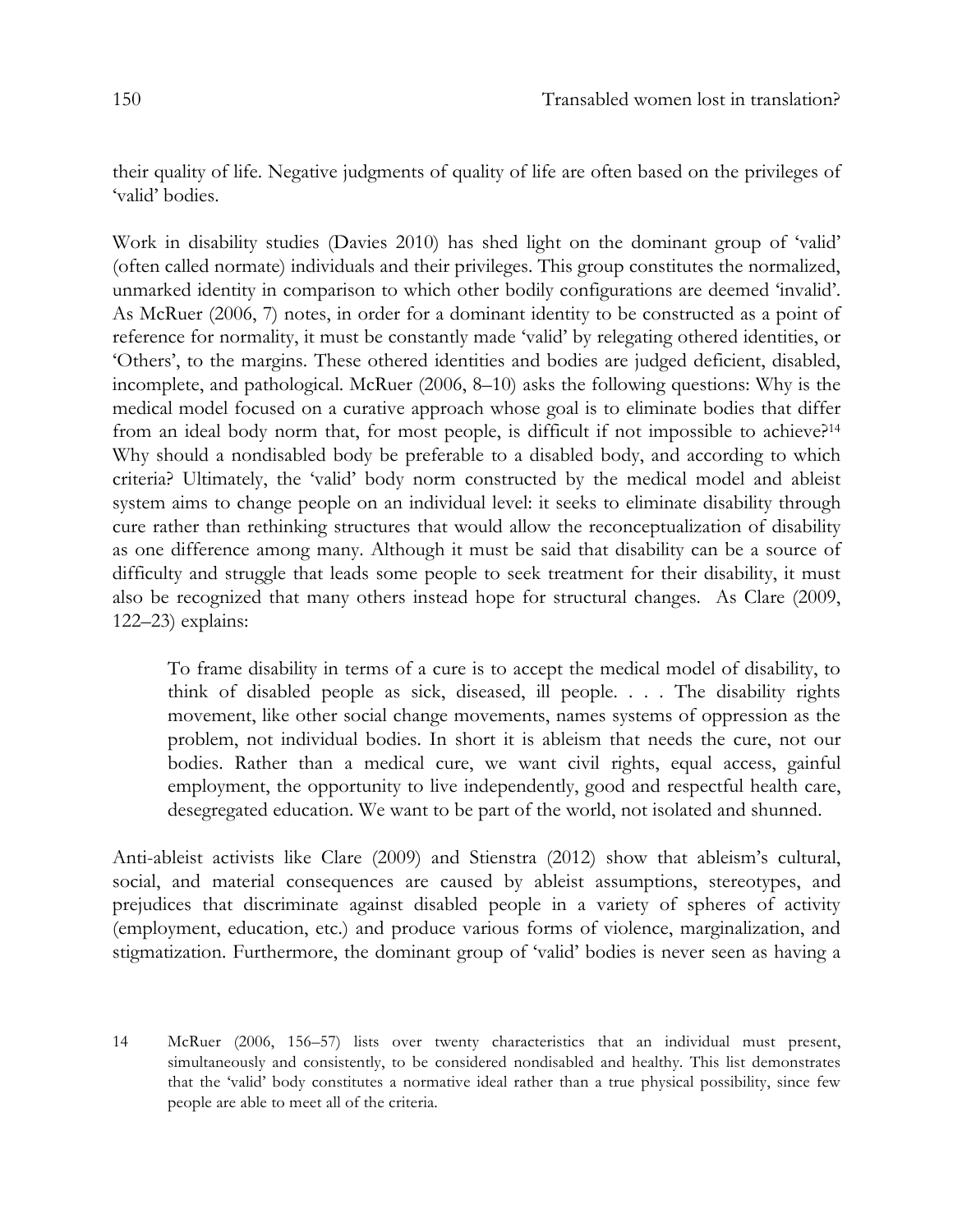specific identity or corporality; 'valid' bodies are believed to result from natural conditions. A similar logic applies to cisabled<sup>15</sup> identities: choosing not to change one's supposedly 'original' body or ability seems natural and is not considered a choice. Only transabled people are perceived to make (bad) choices. However, as McRuer (2006) demonstrates, able ('valid' and cisabled) bodies do not result from natural conditions, but from repeated acts required to maintain a healthy, nondisabled, 'cis' body (without transition). To create this body, 'valid' and cisabled people surrender to normative scripts of nondisabled, healthy bodies by avoiding smoking, eating well, exercising, fighting obesity, avoiding risk (for example, in sports, driving, sexuality), and more.

We believe that analysing transability is an effective way to shed light on ableism in different societies, including within anti-oppression communities (feminist, gay, lesbian, bisexual, queer, trans, etc.). The manifestations of incomprehensibility, disgust, and anger frequently elicited by transability show that, while there appears to be a degree of openness toward including disabled people in society and social movements in the name of compassion and a degree of pity (Wendell 1996; Clare 2009), it remains inconceivable that a person would prefer to possess an 'invalid' body (considered abnormal or inferior) than to remain in a 'valid' body (considered normal or better).

#### Sexism: From feminine bodies to degendered bodies

Ableist norms are not the only ones transgressed by transabled realities. When analysed from an intersectional approach, these realities also simultaneously transgress sex/gender norms, revealing intersections between sexism and ableism. For over twenty years, feminists have been called out by disabled women and feminist disability theorists for ignoring the insights, experiences and specific needs of people with disabilities (Wendell 1989; Nicki 2011; Garland-Thomson 2002; Hall 2011). Gradually, some feminists have shown more openness toward these women and their realities. Even though intersectional analysis is now commonplace in feminism and including disabled women has become good form, ability is still too often absent from the list of analytical dimensions. Furthermore, inclusion is sometimes implicitly or explicitly based on pity and goodwill: disabled women are associated with passivity (Wendell 1996; Garland-Thomson 2002, 17) and presented as victims who are

15 The term 'cisabled', proposed by Baril (2013 and 2015), is inspired by the terms 'cisgender' and 'cissexual' used to refer to people who are neither transgender nor transsexual. Similarly, cisabled identities refer to nontransabled identities (people who do not modify their ability). The term is pluralized to highlight the diversity of these identities. Space limitations prevent discussion of the complexity of this concept sometimes used to refer to 'invalid', cisabled individuals whose disability does not result from a presumed voluntary transition.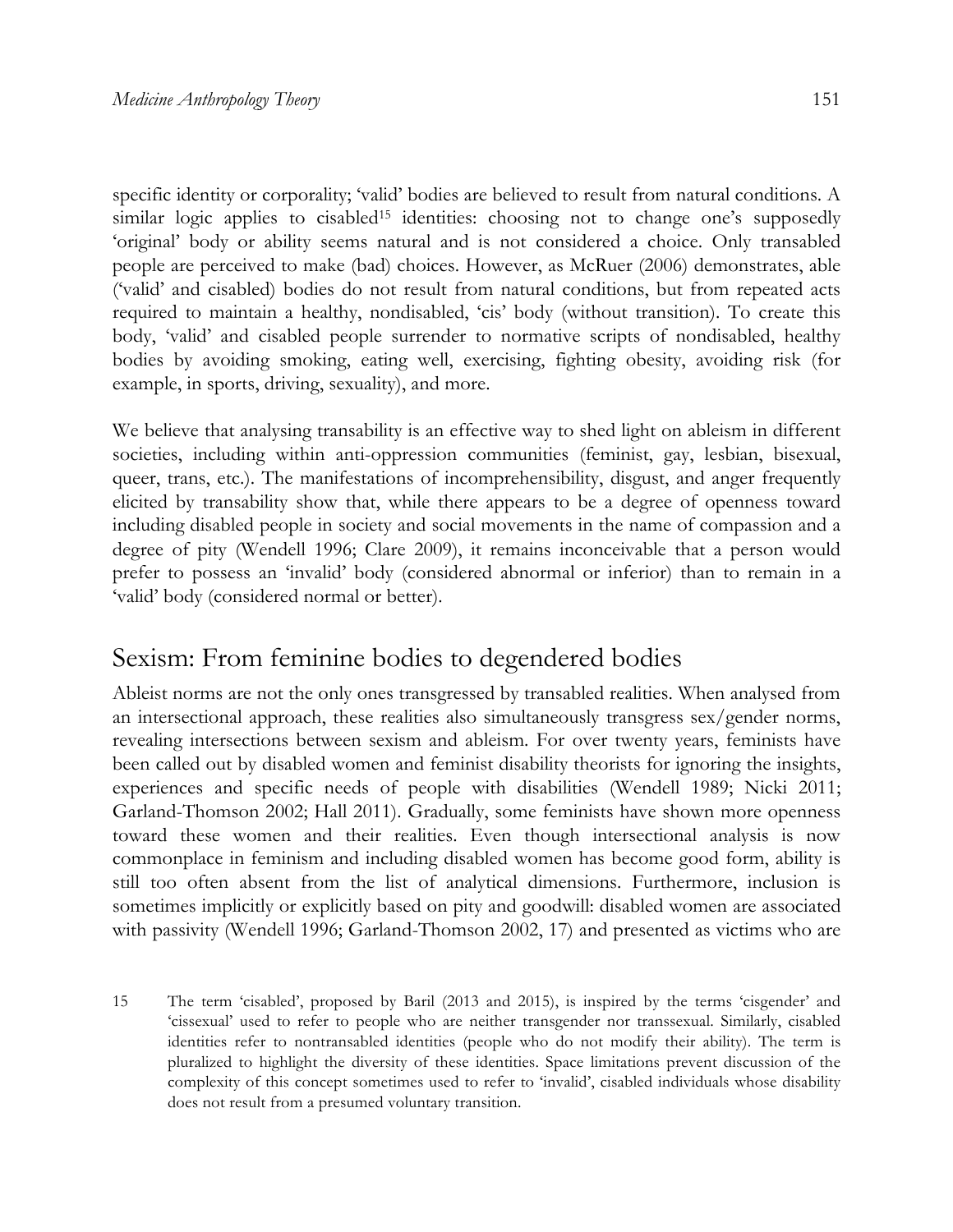more vulnerable than other women to the control of men and therefore need protection. That these women are included, often as a result of tokenism or political correctness, does not necessarily indicate that the privileges associated with 'valid' body identities or feminists' ableism have been analysed (Masson 2013). Consequently, although some feminists denounce the violence, discrimination, and difficulties faced by disabled *women*, the ableist system of oppression is, once again, often forgotten or relegated to the margins, ceding to patriarchy as the principal system of oppression.16

An intersectional analysis that takes ableism into consideration reveals close connections between ableism and sexism, as well as the potential for mutual reinforcement. From his perspective as a middle-class trans man living with cerebral palsy, Clare (2009) highlights these intersections. He maintains that our perceptions of gendered and sexualized identities implicitly rely on 'valid' bodies. He observes that masculine and feminine codes require movements, postures, and ways of expressing oneself that assume nondisabled bodies and that are sometimes difficult or impossible for disabled people. Because of these dominant norms, these individuals find themselves degendered and desexualized:

Yet disabled people find no trace of our sexualities in that world. We are genderless, asexual undesirables. . . . Think first about gender and how perceptions of gender are shaped. To be female and disabled is to be seen as not quite a woman; to be male and disabled, as not quite a man. The mannerisms that help define gender – the ways in which people walk, swing their hips, gesture with their hands, move their mouths and eyes as they talk, take up space with their bodies – are all based upon how nondisabled people move. . . . The construction of gender depends not only upon the male body and female body, but also upon the nondisabled body. (Clare 2009, 130)

If, as argued by Clare, dominant conceptions of gender prevent disabled people from fully identifying with the categories man/woman, it is nonetheless possible to apply this reflection to transabled people's struggles and argue that transabled realities create resistance not only because they call 'valid'/'invalid' body norms into question, but also because transabled individuals transgress gender norms. By becoming disabled, transabled women are at greater risk of being degendered and desexualized; women no longer in possession of a 'normal'/'valid' body will also no longer be considered 'true' women, that is to say, feminine and desirable.

<sup>16</sup> Obviously, this is not the case for all feminists; those whose analyses combine ableism and sexism do not fall into tokenism.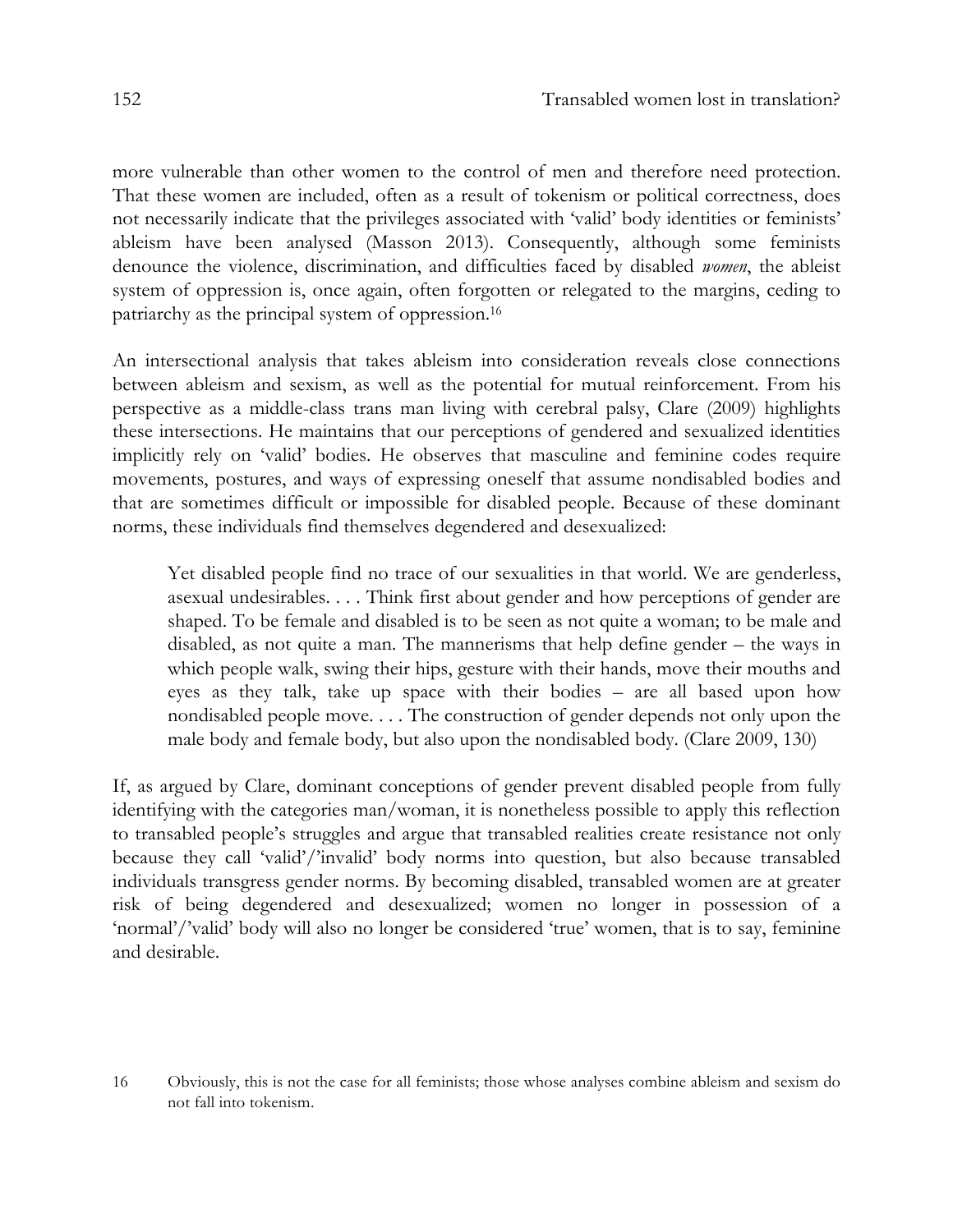#### Heteronormativity: From sexy bodies to abject bodies

The links between sexism and heteronormativity, sometimes theorized as heterosexism, have long been addressed by lesbian feminists (Rich 1981). Although we don't have space here to engage with this body of literature, nor with relevant research in queer studies (Butler 2005), it is important to remember that, as this research demonstrates, heteronormativity creates a system, as do ableism and sexism, by enshrining heterosexuality as the norm against which other orientations and practices are judged and marginalized. Along with sexism, the aim of heteronormativity is to render women available to men. This is manifested by the appropriation of the sexuality of women and other marginalized groups, including trans people (Serano 2007; Baril and Trevenen 2014). Disabled women (whether voluntarily or involuntarily disabled) find themselves at the junction of ableist, sexist, and heteronormative systems and are often caught between two extremes: they are either desexualized through sexist and ableist norms that represent them as less feminine and therefore less appealing (Garland-Thomson 2002, 17), or they are hypersexualized and fetishized because of their disability (Kafer 2012; Siebers 2012).

Although the ableism inherent in dominant conceptions of gender can lead to degendering and desexualizing disabled people (Wendell 1989, 113; Garland-Thomson 2002), it can also do the opposite: ableism can reinforce gender stereotypes. To give only one example of the ableist consolidation of gender stereotypes within sexuality, Meekosha (2006, 169–70) examines how the concept of passivity, which contributes to a heteronormative view of women's sexuality, is intensified in disabled women. The interactions between sexism, heteronormativity, and ableism are also evident in the issue of reproductive rights: although feminists have a history of demonstrating the medical system's control over women's bodies, particularly regarding reproductive abilities, those interested in disability have demonstrated how disabled women's reproductive rights are still being disregarded. From forced sterilization and involuntary contraception to denying their desire for motherhood, disabled women and their needs are subjected to excessive medical and social control, while their bodies, sexualities, and agency are disciplined in the Foucauldian sense of the word (Garland-Thomson 2002, 10–17; Meekosha 2006, 171; Silvers 2009).

The intersections between ableism, sexism, and heteronormativity can be seen in the reactions of the rare health professionals who demonstrate a degree of openness toward potential transabled surgeries. For example, in psychological interviews featured in a BBC (2000) documentary, a transabled man is not asked about the effect of surgery on his sexuality, the possibility of having a family and maintaining a family life or similar issues. A transabled woman, however, is asked prying and intrusive questions on these subjects. The following is excerpted from an interview between Corinne and psychiatrist Richard Fox: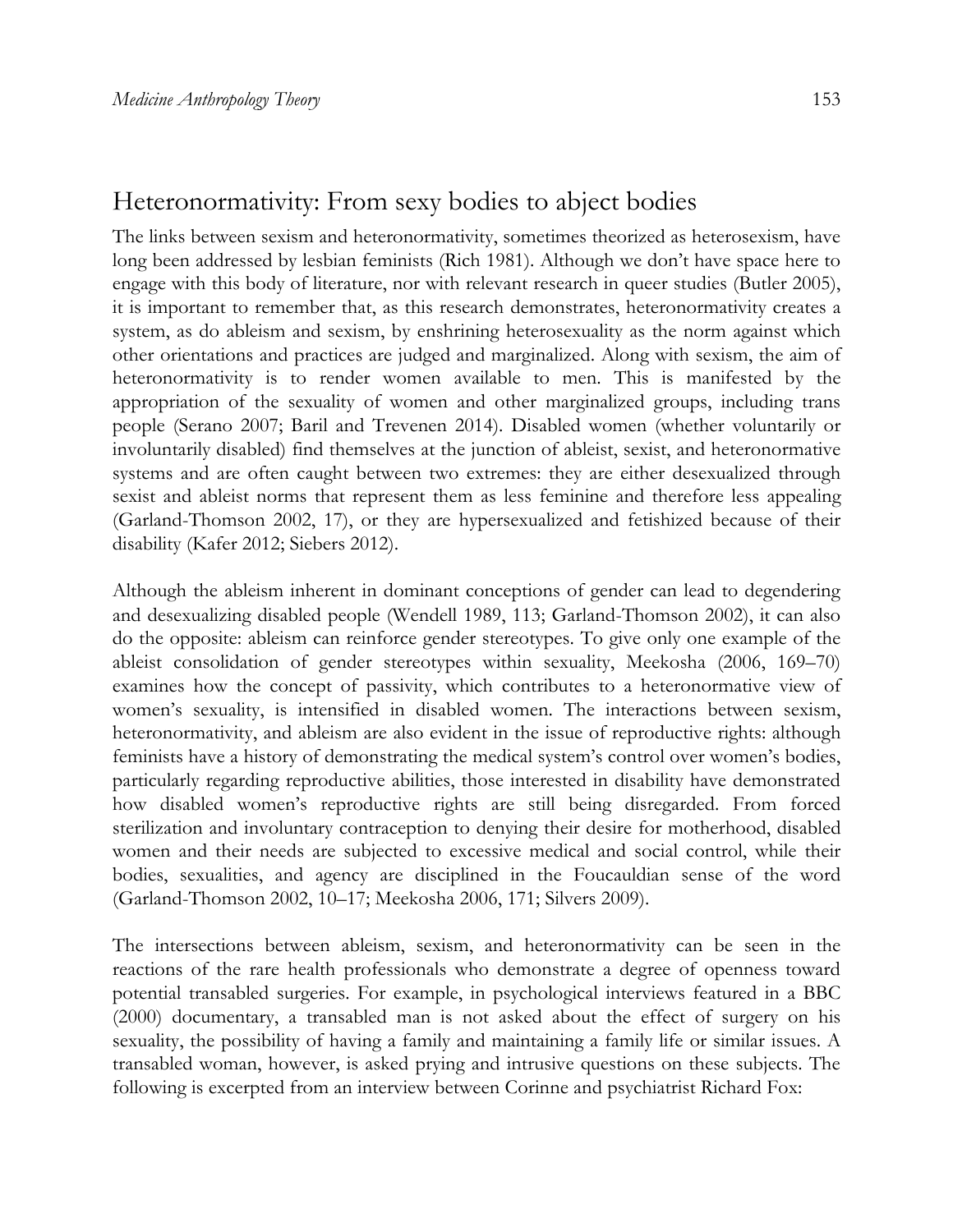| Do you have a boyfriend at the moment?                                                  |
|-----------------------------------------------------------------------------------------|
| I actually have never really had someone that I would characterize as a                 |
| boyfriend.                                                                              |
| You're a virgin?                                                                        |
| Pardon?                                                                                 |
| You're still a virgin.                                                                  |
| Oh, no, no, I just, I haven't had the pleasurable experiences that I think              |
| are available to other people.                                                          |
| And it never struck you that having your legs off might be kind of a<br>sexy thing.     |
| For me sexuality is being comfortable with your body (Right) and<br>enjoying your body. |
| Do you think you could maintain a, a married relationship under these<br>circumstances? |
| I know I can.                                                                           |
|                                                                                         |

This exchange contains many problematic elements. First, asking about the presence or the absence of a boyfriend reveals a heteronormative assumption. Second, the question about virginity, in addition to being inappropriate, intrusive, and personal, is also based on a heteronormative paradigm: it implies that sexual relations include penetration of a vagina by a penis. Finally, why would a disability prevent a happy, successful relationship (note the use of the term 'marriage', which once more implies heteronormativity)?

Doctor Fox is not alone in his (heterosexist) concern for transabled women's femininity and attractiveness. In its description of a patient's case, a text by Baubet et al. (2007) also lingers without justification on the perceived problem of her lack of femininity. The limited space of this article prevents us from cataloguing the many examples of similar cases that may at first seem anecdotal but, when combined, provide a clear illustration of reactions to transabled women marked by a combination of ableism, sexism, and heteronormativity. It is also important to note that, according to a quantitative study by Roth (2009), male candidates are more likely to receive approval for potential operations than female candidates. Although there is certainly strong resistance to transability in general, it would seem that, in the case of transabled women, the injunction to be *feminine and desirable* (which implies a 'valid' body) exerts a powerful control over their bodily liberty and autonomy.

Our hypothesis is that transabled women are subject to a much higher degree of control and stigmatization than transabled men not only due to the assumption that they risk compromising their femininity and sexual attractiveness by becoming 'invalid', but also because their claims of bodily agency, liberty, and autonomy radically disrupt the docility usually associated with femininity (Garland-Thomson 2002; Clare 2009). Whereas women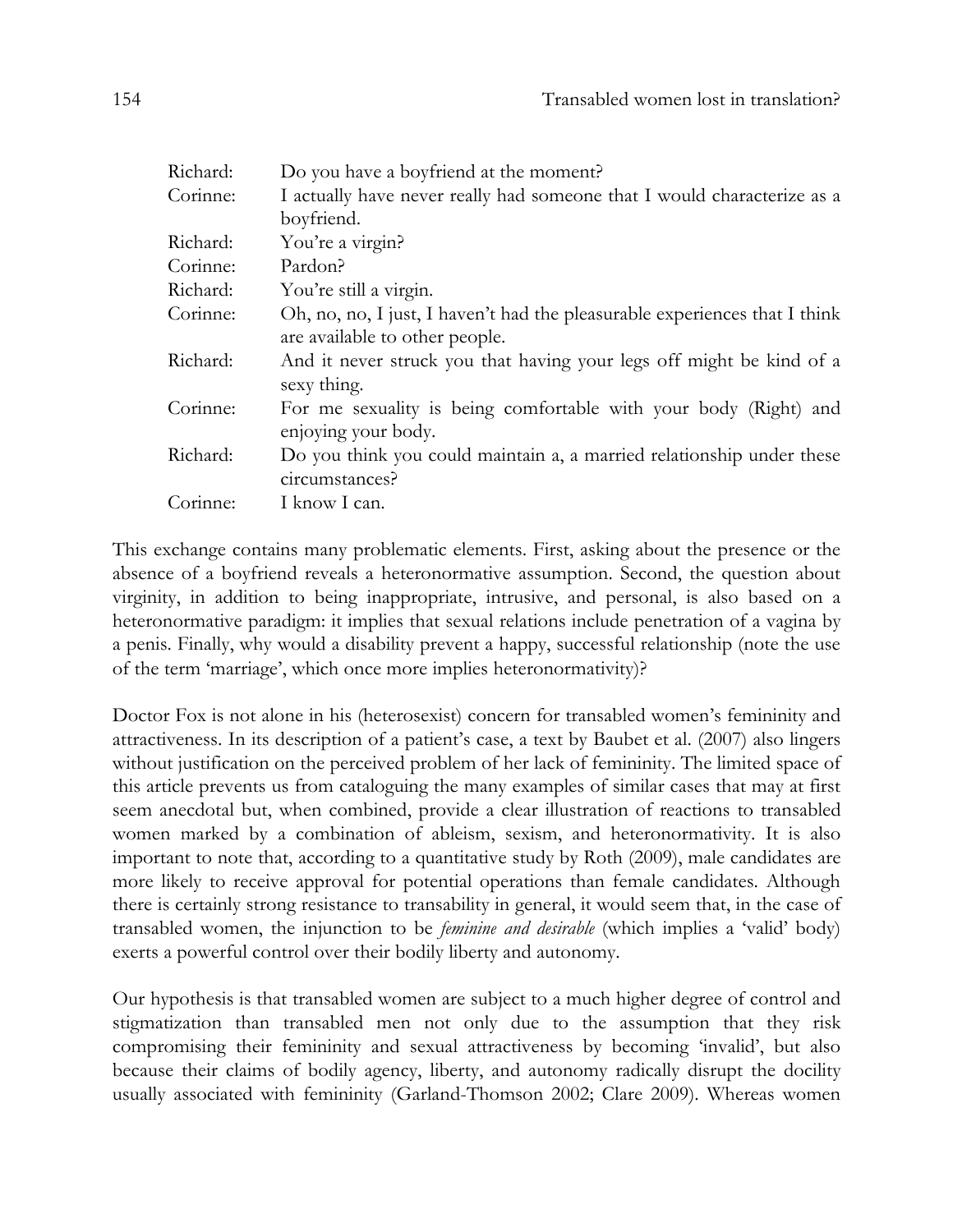are encouraged to modify their bodies to meet dominant aesthetic norms (thin, young, sexy, white, etc.) (Pitts-Taylor 2003; Heyes and Jones 2009), those who seek bodily transformations that fall outside the norms of heteronormative femininity disrupt dominant regimes of sex, gender, and sexuality in ways similar to the transgressions of trans, masculine, queer, and femme lesbian women (Butler 2005; Serano 2007). Transabled women belong to the category of 'bad' girls or women who embody an 'extreme', non-normative version of femininity: they reject the degendering and desexualizing gaze directed at disabled women by an ableist, sexist, heteronormative society.

## Classism and neoliberalism: From productive bodies to unproductive bodies

The last system of oppression<sup>17</sup> that contributes to resistance against transabled practices is a combination of classism and neoliberalism founded on different socioeconomic classes.18 Once again, classism is combined with other forms of oppression, be it ableism, sexism, or heteronormativity. We will address two possible combinations: 1) class and ability; and 2) class, ability, and sex. First, the links between socioeconomic class and ability are evident. For example, moving from a nondisabled to a disabled body can elicit forms of direct discrimination, including dismissal or being refused employment based on ability. Discrimination can also be indirect: institutions and social, political, cultural, and architectural structures are created by and for people with 'valid' bodies and have a daily impact on disabled people that places them at a disadvantage in the public sphere and in their ability to participate in civic life. Together, classism and ableism define the neoliberal

<sup>17</sup> This is the last system analysed in the limited space of this article. Other dominant systems could be included, including 'cisnormativity', according to which it is more normal to stay in one's 'original' identity and body rather than undertaking a transition. For a discussion of cisnormativity, see Baril 2013, 2015.

<sup>18</sup> The notion of (social and economic) class employed here is grounded in a sociological approach rather than a classic Marxist approach. We understand 'class' as large groups of individuals placed in hierarchies according to their social and economic status, although these hierarchies are not legally regulated. We would like to thank one of our reviewers who remarked that it is important to distinguish between different ideal models of femininity/masculinity, as well as their social origins, because these gendered models vary according to class. The limited space of this article prevents further discussion of this issue.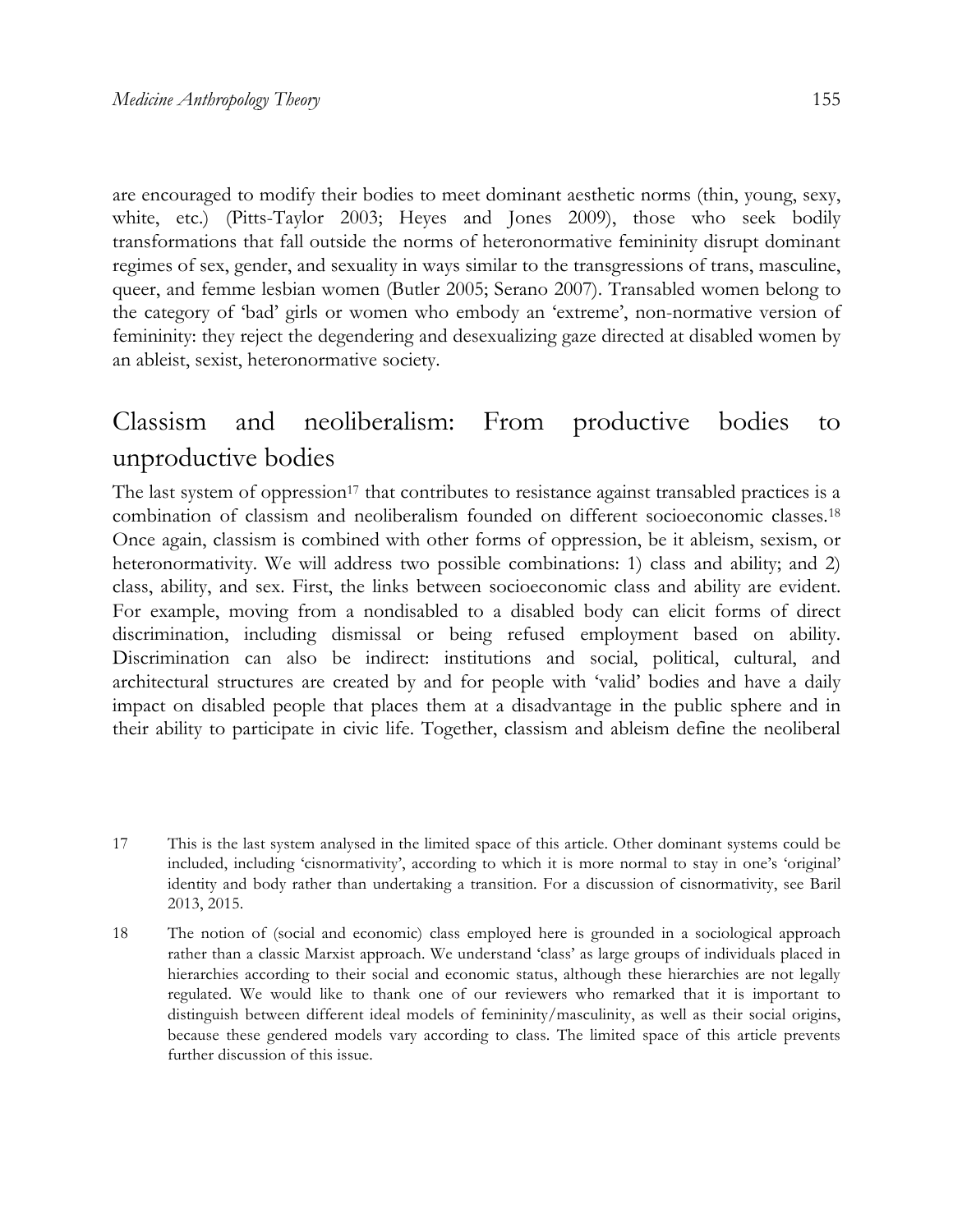norms of productivity: as a result, it is not surprising that, unfortunately, the social and economic 'productivity' of 'invalid' people is put in doubt (Wendell 1996; McRuer 2006).

With this in mind, it is easy to see why transabled claims may encounter significant resistance: transabled people are seen as *moving from a productive to an unproductive status*. Also, as many authors observe, discourse around a perceived socioeconomic burden is a common leitmotif in works opposed to transability, where it is seen as mutilation that leaves the individual in a state of dependence on their families and the state (Bayne and Levy 2005; MacKenzie and Cox 2006; Elliott 2009, 165). Some empirical studies confirm a negative conception in which (voluntarily or involuntarily) disabled people are depicted as dependent on and demanding of their families, partners, the medical system, and society in general. In Roth's (2009, 143) study, two arguments of the four presented rely on this discourse to oppose potential operations, including cost incurred by the health care system and the potential burden on partners and/or family. Patronne (2009, 545) states:

Even if we set aside the interests of family, other patients and those who must bear the financial costs of providing for the patient's lifelong disability, those who have a disorder that causes them to desire to maim and disable their bodies cannot meet this standard of voluntarily accepting the burdens of choice that makes the practice of respecting autonomy acceptable.

We would like to specify that resistance to transabled claims, particularly from health professionals, increases with the severity of the desired physical impairment (for example, amputation of two legs instead of one); the degree of disability is implicitly correlated with the level of unproductiveness (Smith 2004). However, as Wendell (1989, 1996), McRuer (2006), and Clare (2009) show, it is not physical impairment itself that creates an 'inability' to work, but rather the rhythms, performative requirements, workplace structures, and other characteristics of the neoliberal model that lead to the exclusion of many disabled (and older) people from these environments, people who find themselves in precarious situations as a result. In other words, disabled people are judged 'unproductive' based on limited capitalist, neoliberal, ableist, and other criteria of what constitutes work and production. In sum, the idea that a disabled person, whether voluntarily so or not, requires care, needs help, and depends upon others and the state is based on a neoliberal conception of the self-sufficient subject.

Second, according to our societies' combined capitalist and sexist ideologies, unpaid work performed primarily by women in the so-called private sphere is rendered invisible and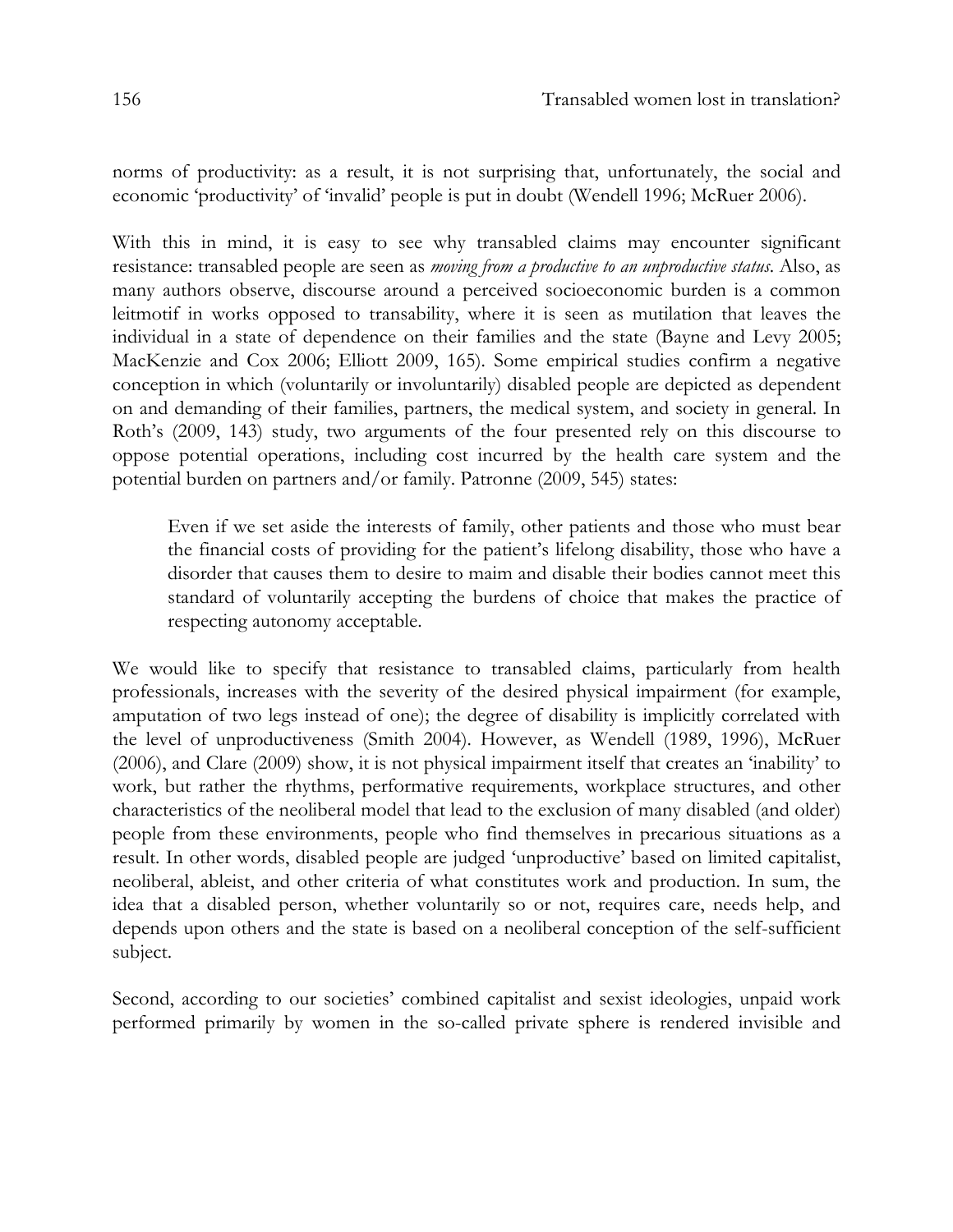considered unproductive (Paperman and Laugier 2005).19 From this perspective, the care work performed by women is devalued, depreciated, and unrecognized; that is to say, this work is taken for granted. Indeed, societies' sexist structures make it easy to assume that women are better adapted to housework and are duty-bound to perform it, as well as cook meals and care for children, seniors, and disabled people (Tronto 1993). *From this perspective, it seems unacceptable that a woman may wish to acquire a disability and become 'unproductive' (within an ableist, neoliberal paradigm) not only in terms of paid work in the 'public' sphere, but also in terms of unpaid work (caring) in the 'private' sphere.* The full meaning of the intersections of sexist, ableist, heteronormative, and classist/neoliberal systems becomes clear: according to dominant conceptions, a disabled woman cannot be a mother (hence the reality of forced sterilization) because since she does not possess the physical, mental, or emotional abilities required to care for others. Instead, she is seen as the one who needs care. In this way, her supposed inability to be a mother, care for others, and 'naturally' perform the invisible work expected of women makes her a poor candidate for marriage within a heteronormative framework, as suggested by Dr Fox's questions to Corrine (BBC 2000). Once again, it is evident that transability disrupts the established neoliberal order and its gender-based criteria of productivity.

#### Thinking about transability to rethink political solidarities

Transabled claims are disruptive: in addition to transgressing ableism by voluntarily transforming a 'valid' body into an 'invalid' one, transabled people also transgress other normative systems, including sexism, heteronormativity, and classism/neoliberalism. In fact, these intersections contribute to the strength of the reactions to these claims. Consequently, we believe that the example of transability holds significant heuristic value not only because it highlights specific systems of oppression, both in terms of norms and people's material conditions of existence, but also because it reveals their subtle interconnections. Shedding light on the oppressions and norms that affect women and other people who are disabled, transabled, sexually stigmatized, or discriminated against because of their social class can help build political solidarities between groups that experience similar processes of marginalization and fight the various forms of violence and discrimination to which they are subjected.

Although we are convinced of the transgressive character of transabled claims, we are not suggesting that transability is itself subversive of dominant systems. Like many practices, identities, and sexualities, transability and transabled individuals are not, in and of

<sup>19</sup> This work is also often performed by racialized and immigrant individuals.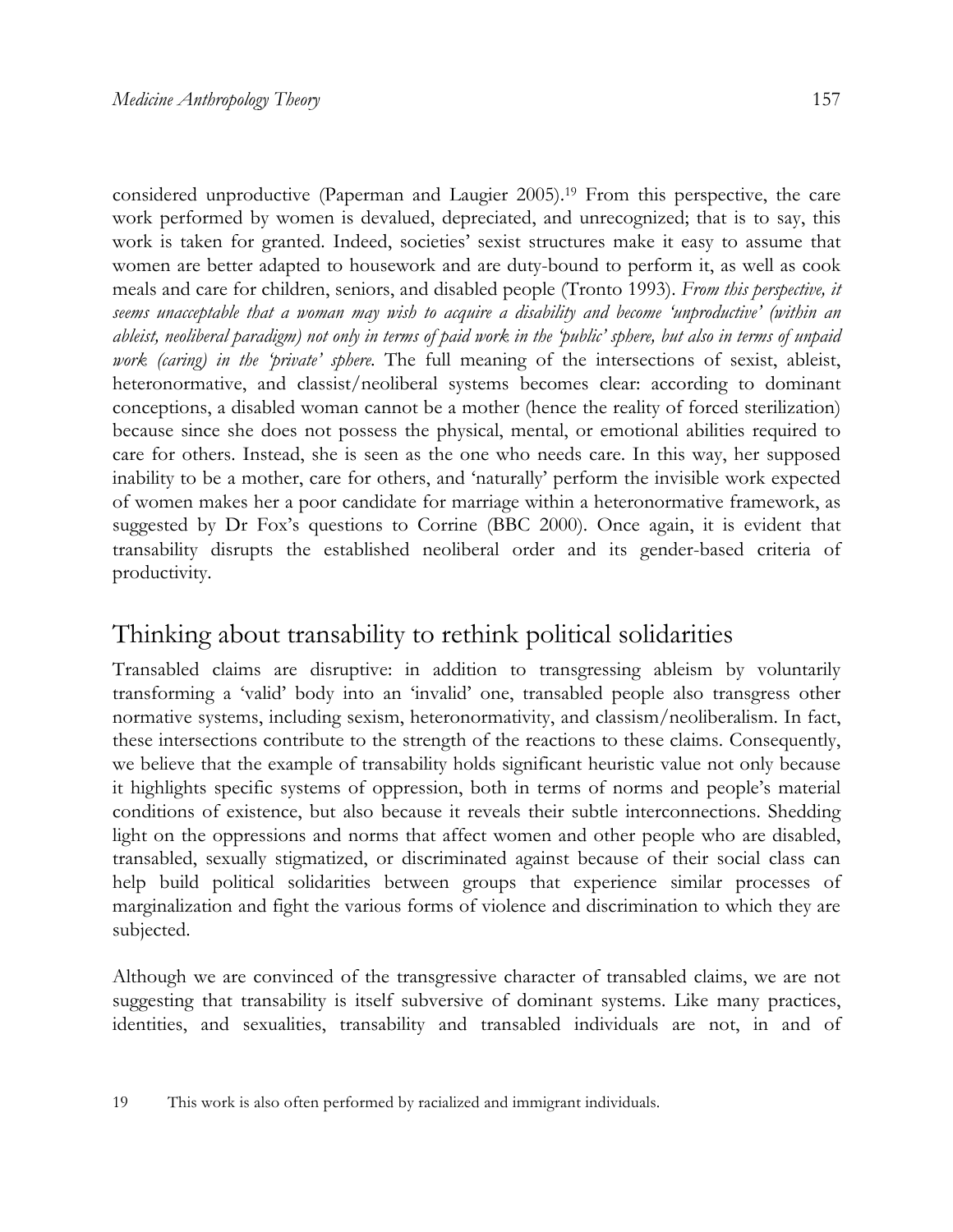themselves, the embodiment of alternative, progressive politics. These groups must develop anti-oppression political perspectives and their practices and identities must be politicized for them to be able to build solidarities with other movements fighting for social justice. Furthermore, a reading of structures based on a particular dimension of oppression, like ability, does not necessarily produce an intersectional analysis capable of considering the complete range of identities and oppressions and their intersections.

Moreover, emerging research on transability, as well as certain transabled claims, present significant sexist, classist, and heteronormative biases that will need to be examined and denounced by researchers and transabled individuals. Other possible biases, including ageism and racism, must also be addressed if the goal is to develop solid alliances and solidarities with other social movements, like feminism. By asking the transabled movement $^{20}$  to take an intersectional turn and learn from the mistakes of other social movements, we hope to contribute to conceptualizations of solidarity and its challenges. We believe that all social movements must develop and cultivate an attitude of openness and respect and seriously consider transabled claims already so strongly marginalized. Current work on the subject (Baril 2013 and 2015; Baril and Trevenen 2014) shows that feminists and queer and trans movements have difficulty perceiving transabled claims as legitimate; they are often deemed 'invalid', seen as particularist or irrelevant, and labelled 'extreme'. The activism and analyses developed in this field must cultivate humility and understand how sexist, classist, ableist, 'cisnormative', and other normative assumptions can bias reactions and lead to a rejection of and contempt for new justice claims. It is our hope that this article will contribute to the dialogue between these different groups.

#### References

- Baril, Alexandre. 2013. 'La normativité corporelle sous le bistouri: Une analyse intersectionnelle de la transsexualité et de la transcapacité pour (re)penser les solidarités entre les études feminists, trans et sur le handicap.' PhD diss., University of Ottawa. Available online at https://uottawa.academia.edu/AlexandreBaril.
- Baril, Alexandre. 2015. 'Needing to Acquire a Physical Impairment/Disability: (Re) Thinking the Connections between Trans and Disability Studies through Transability'. *Hypatia: Journal of Feminist Philosophy* 30, no. 1: 30–48. http://dx.doi.org/10.1111/hypa.12113.
- 20 Although marginal, the transabled movement is growing internationally, as can be seen in websites and blogs dedicated to the subject (BIID info 2013; Transabled.org 2013) and existing analyses of the movement (Davis 2012).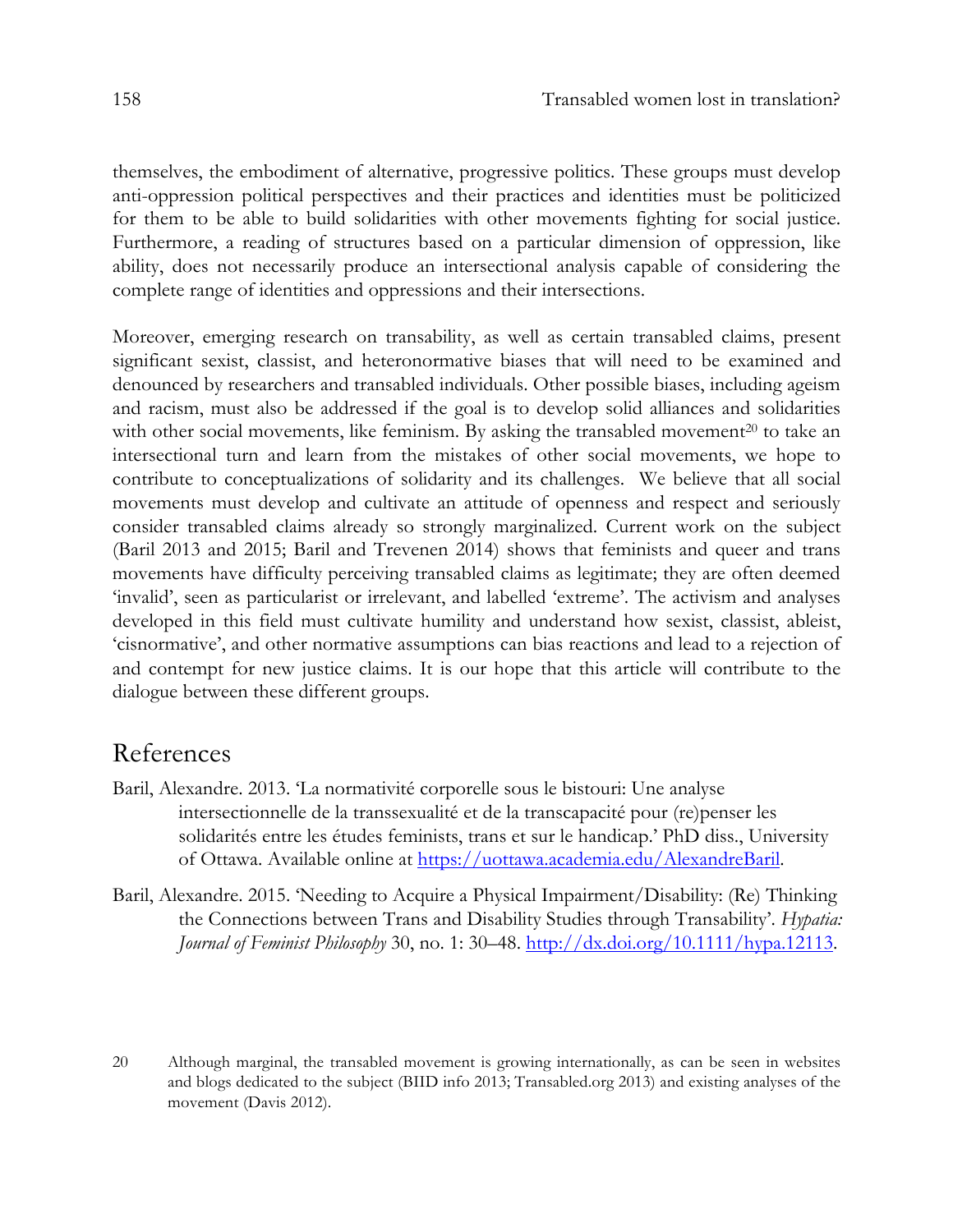- Baril, Alexandre, and Kathryn Trevenen. 2014. 'Exploring Ableism and Cisnormativity in the Conceptualization of Identity and Sexuality "Disorders"'. *Annual Review of Critical Psychology* 11: 389–416. Available online at http://www.discourseunit.com/arcp11/22-exploring.pdf.
- Bayne, Tim, and Neil Levy. 2005. 'Amputees by Choice: Body Integrity Identity Disorder and the Ethics of Amputation'. *Journal of Applied Philosophy* 22, no. 1: 75–86.
- Baubet, Thierry and Béatrice Gal, S. Den Doncker-Viry, A.C. Masquelet, M.-T. Gatt, Marie Rose Moro. 2007. 'Apotemnophilie: une mise en forme contemporaine de la souffrance psychique?'. *L'Encéphale* 33, no. 1: 609–15. http://www.doi.org/10.1016/S0013-7006(07)92061-8.
- BIID INFO. 2013. 'Main page'. *biid-info.org,* accessed 30 March, http://www.biid-info.org. [URL now defunct]
- Blom, Rianne, Raoul Hennekam, and Damiaan Denys. 2012. 'Body Integrity Indentity Disorder'. *PLOS ONE* 7, no. 4: 1–6. http://www.doi.org/10.1371/journal.pone.0034702.
- Braam, Arjan and Sako Visser, Daniëlle Cath, W.J.G. Hoogendijk. 2006. 'Investigation of the Syndrome of Apotemnophilia and Course of a Cognitive-Behavioral Therapy'. *Psychopathology* 39: 32–37. http://www.doi.org/10.1159/000089661.
- British Broadcasting Corporation (BBC). 2000. *Complete Obsession*. Available online at http://www.bbc.co.uk/science/horizon/1999/obsession\_script.shtml.
- Butler, Judith. 2005. *Trouble dans le genre: Pour un féminisme de la subversion*. Paris: La Découverte.
- Clare, Eli. 2009. *Exile & Pride: Disability, Queerness and Liberation*. 2nd ed. New York: South End Press.
- Clervoy, Patrick. 2009. "'Mon corps n'est pas le bon". Discours sur le corps, amplifications médiatiques et compromissions médicales'. *Champs psychosomatique* 1, no. 53: 47–56. http://www.doi.org/10.3917/cpsy.053.0047.
- Davis, Jenny. 2012. 'Narrative Construction of a Ruptured Self: Stories of Transability on Transabled.org'. *Sociological Perspectives* 55, no. 2: 319–40. http://www.doi.org/10.1525/sop.2012.55.2.319.
- Davis, Lennard, ed. 2010. *The Disability Studies Reader*. 3rd ed. New York: Routledge.
- Elliott, Carl. 2003. 'Amputees by Choice'. In *Better Than Well: American Medicine Meets the American Dream*, 208–36. New York: Norton.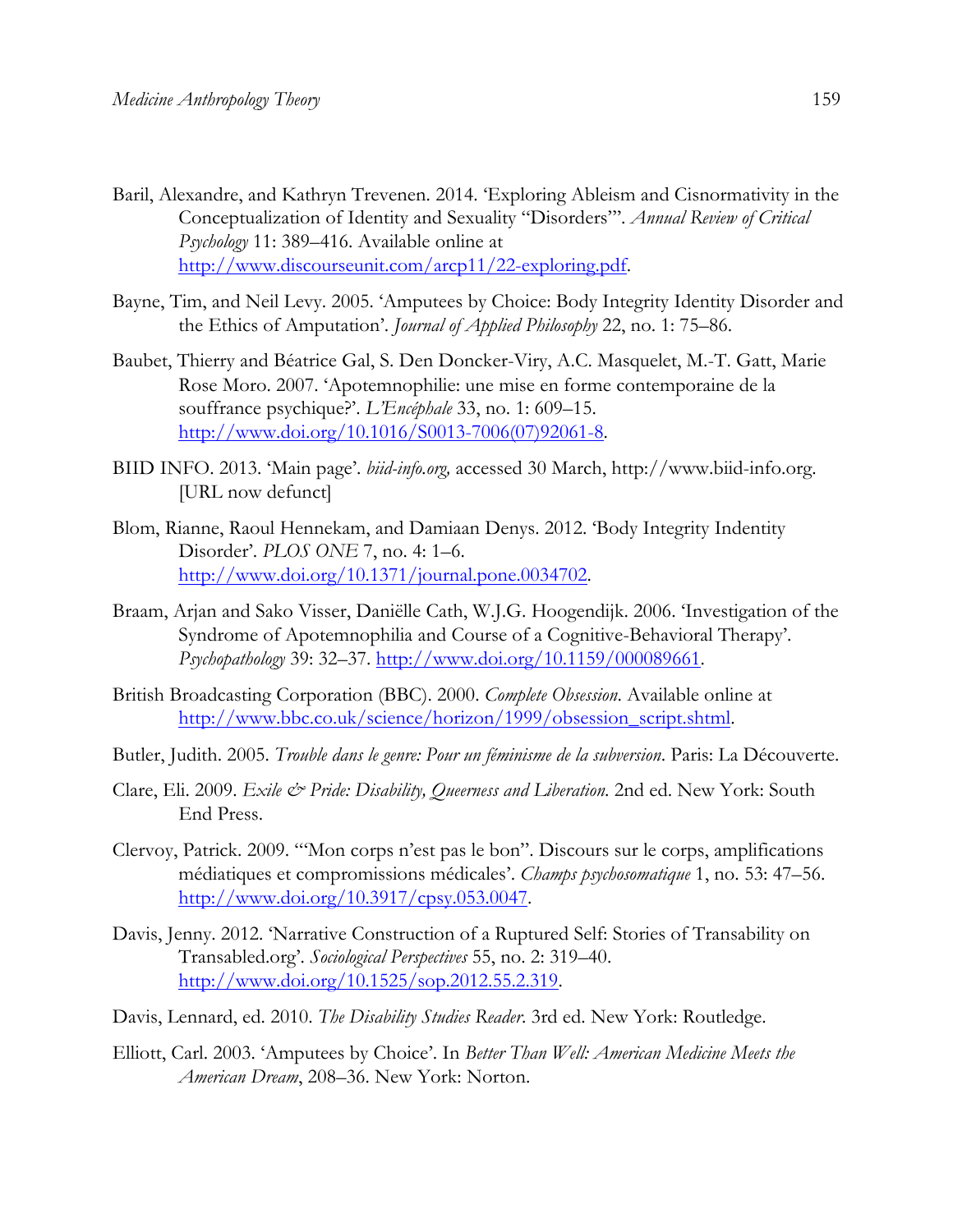- Elliott, Tracey. 2009. 'Body Dismorphic Disorder, Radical Surgery and the Limits of Consent'. *Medical Law Review* 17: 149–82. http://www.doi.org/10.1093/medlaw/fwp001.
- First, Michael. 2005. 'Desire for Amputation of a Limb: Paraphilia, Psychosis, or a New Type of Identity Disorder'. *Psychological Medicine* 35, no. 6: 919–28. http://www.doi.org/10.1017/S0033291704003320.
- Furth, Gregg, and Robert Smith. 2002. *Amputee Identity Disorder: Information, Questions, Answers, and Recommendations about Self-Demand Amputation*. New York: 1st Books.
- Garland-Thomson, Rosemarie. 2002. 'Integrating Disability, Transforming Feminist Theory'. *NWSA Journal: National Women's Studies Association Journal* 14, no. 3: 1–32.
- Gheen, Michael. 2009. 'Clear Definitions and Scientific Understanding: Thoughts of an Academic Physician with BIID'. In *Body Integrity Identity Disorder*, edited by Aglaja Stirn, Aylin Thiel, and Silvia Oddo, 94–102. Lengerich: PABST Science Publishers.
- Gilbert, Melody. 2003. *Whole: A Documentary*. United States, DVD, 56 minutes.
- Hall, Kim, ed. *Feminist Disability Studies*. Bloomington: Indiana University Press.
- Heyes, Cressida, and Meredith Jones, eds. 2009. *Cosmetic Surgery: A Feminist Primer*. Farnham: Ashgate.
- Kafer, Alison. 2012. 'Desire and Disgust: My Ambivalent Adventures in Devoteeism'. In *Sex and Disability*, edited by Robert McRuer and Anna Mollow, 331–54. Durham, NC: Duke University Press.
- Lanoix, Monique. 2005. 'Autonomie et inclusion'. In *Dialogues sur la troisième vague féministe*, edited by Maria Nengeh Mensah, 135–43. Montréal: Les éditions du remue-ménage.
- Lawrence, Anne. 2006. 'Clinical and Theoretical Parallels between Desire for Limb Amputation and Gender Identity Disorder'. *Archives of Sexual Behavior* 35, no. 3: 263– 78. http://www.doi.org/10.1007/s10508-006-9026-6.
- Mackenzie, Robin, and Stephen Cox. 2006. 'Transableism, Disability and Paternalism in Public Health Ethics: Taxonomies, Identity Disorders and Persistent Unexplained Physical Symptoms'. *International Journal of Law in Context* 2, no. 4: 363–75. http://www.doi.org/10.1017/S1744552306004022
- Masson, Dominique. 2013. 'Femmes et handicap'. *Recherches Féministes* 26, no. 1: 111–29. http://www.doi.org/10.7202/1016899ar.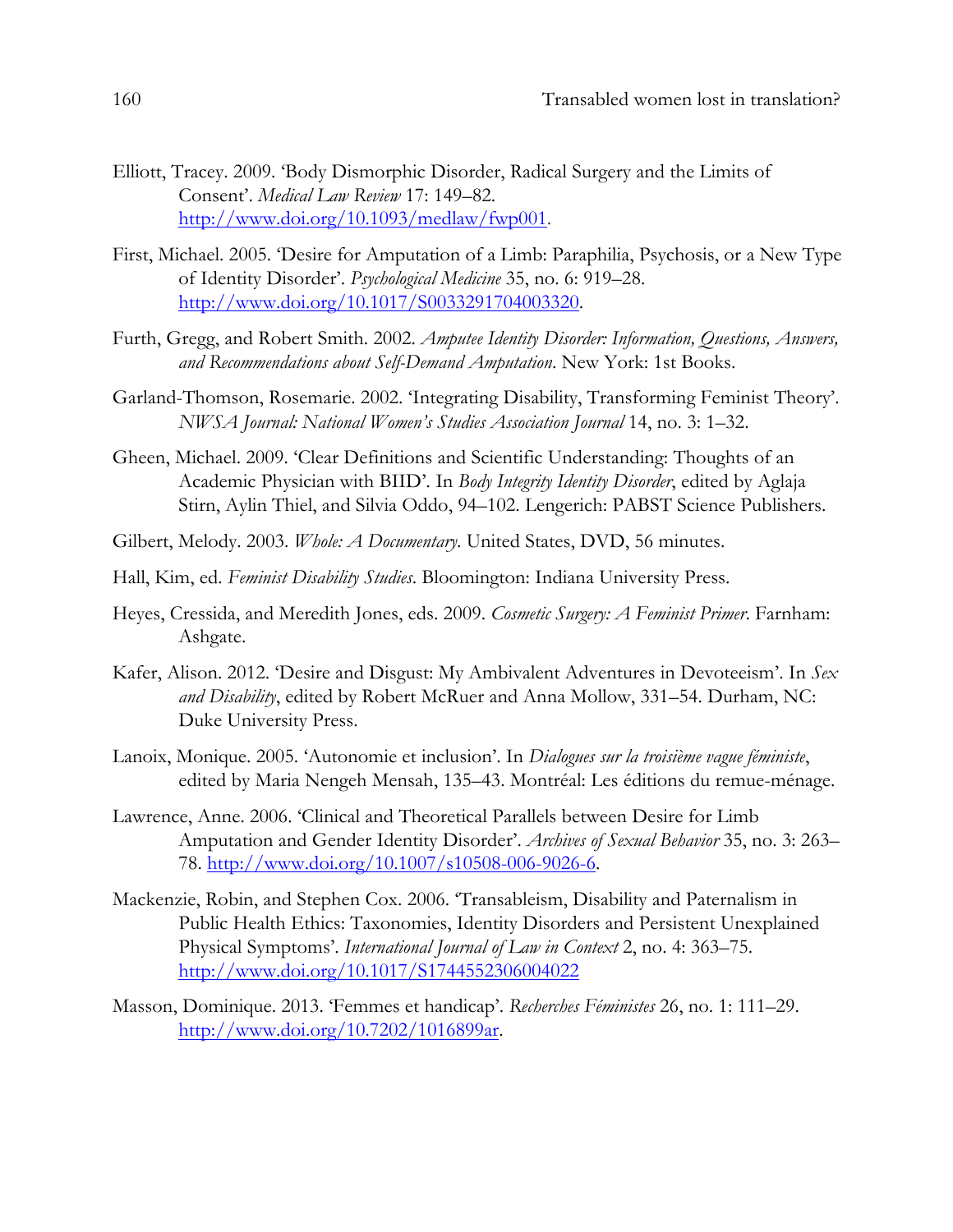- McGeoch, Paul and David Brang, Tao Song, Roland Lee, Mingxiong Huang, V.S. Ramachandran. 2011. 'Xenomelia: A New Right Parietal Lobe Syndrome'. *Journal of Neurology, Neurosurgery & Psychiatry* 82: 1314–19. http://www.doi.org/10.1136/jnnp-2011-300224.
- McRuer, Robert. 2006. *Crip Theory: Cultural Signs of Queerness and Disability*. New York: New York University Press.
- Meekosha, Helen. 2006. 'What the Hell Are You? An Intercategorical Analysis of Race, Ethnicity, Gender and Disability in the Australian Body Politic'. *Scandanivian Journal of Disability Research* 8, no. 2/3: 161–76. http://www.doi.org/10.1080/15017410600831309.
- Money, John, Russell Jobaris, and Gregg Furth. 1977. 'Apotemnophilia: Two Cases of Self-Demand Amputation as a Paraphilia'. *Journal of Sex Research* 13, no. 2: 115–25. http://www.doi.org/10.1080/00224497709550967.
- Müller, Sabine. 2009. 'Body Integrity Identity Disorder (BIID): Is the Amputation of Healthy Limbs Ethically Justified?' *American Journal of Bioethics* 9, no. 1: 36–43. http://www.doi.org/10.1080/15265160802588194.
- Nicki, Andrea. 2001. 'The Abused Mind: Feminist Theory, Psychiatric Disability, and Trauma'. *Hypatia* 16, no. 4: 80–104. http://www.doi.org/10.1111/j.1527- 2001.2001.tb00754.x.
- Papterman, Patricia, and Sandra Laugier. 2005. *Le souci des autres: Éthique et politique du care*. Paris: L'École des hautes études en sciences sociales.
- Patronne, D. 2009. 'Disfigured Anatomies and Imperfect Analogies: Body Integrity Identity Disorder and the Supposed Right to Self-demanded Amputation of Healthy Body Parts'. *Journal of Medical Ethics* 35, no. 9: 541–45. http://www.doi.org/10.1136/jme.2009.029256.
- Pitts-Taylor, Victoria. 2003. *In the Flesh: The Cultural Politics of Body Modification*. New York: Palgrave MacMillan.
- Rich, Adrienne. 1981. 'La contrainte à l'hétérosexualité et l'existence lesbienne'. *Nouvelles Questions Féministes* 1: 15–43.
- Roth, Roswith. 2009. 'Consent to an Elective Amputation: Response of Students and Experts'. In *Body Integrity Identity Disorder*, edited by Aglaja Stirn, Aylin Thiel, and Silvia Oddo, 139–53. Lengerich: PABST Science Publishers.